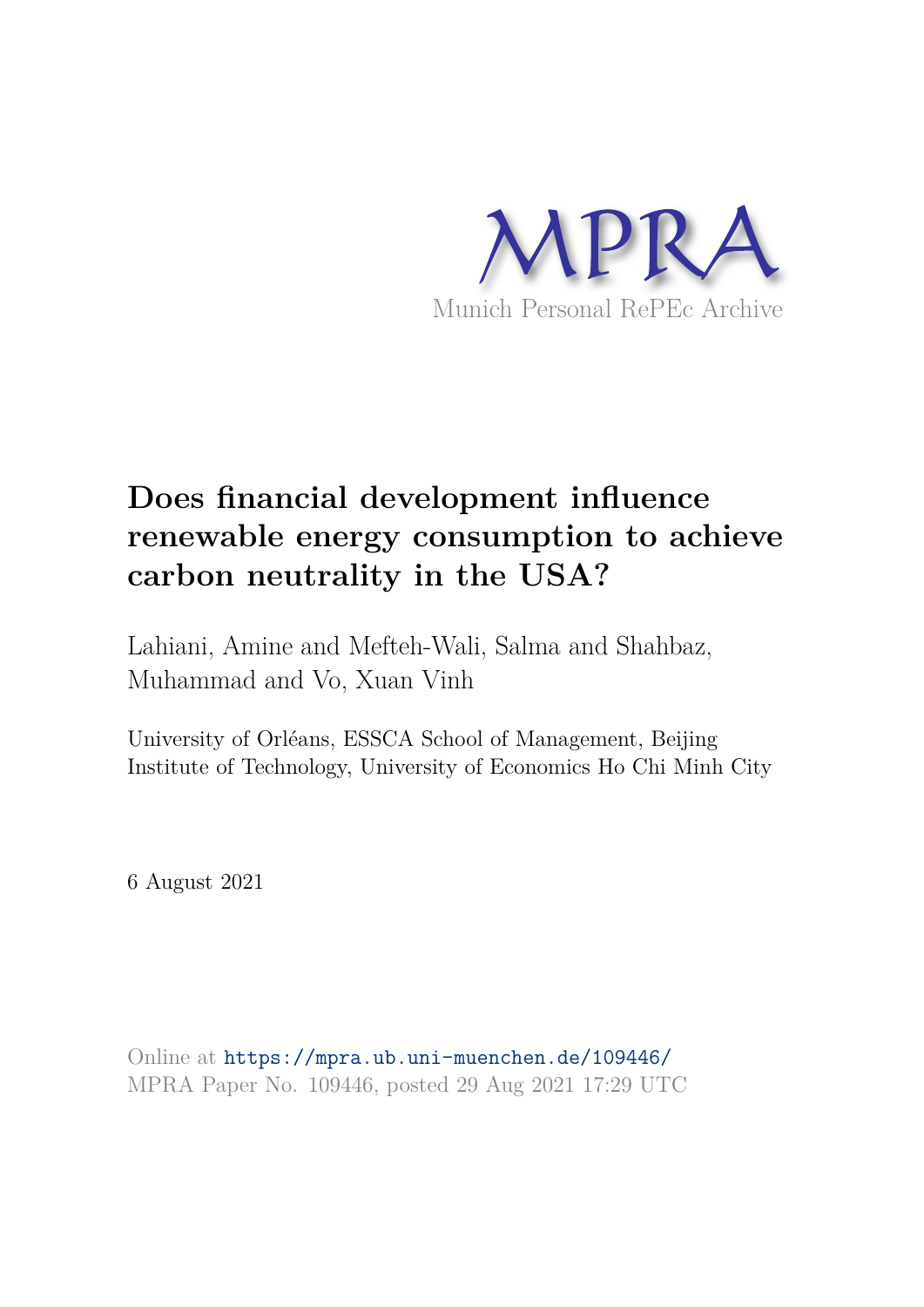# **Does financial development influence renewable energy consumption to achieve carbon neutrality in the USA?**

**Amine Lahiani**  University of Orléans, LEO, FRE, 2014 Rue de blois, BP 6739 45067 Orléans Cedex 2, Orléans, France Email: amine.lahiani@univ-orleans.fr

# **Salma Mefteh-Wali**

ESSCA School of Management 1 rue Lakanal, 49003, Angers, France Salma.MEFTEH@essca.fr

# **Muhammad Shahbaz<sup>1</sup>**

School of Management and Economics, .Beijing Institute of Technology, Beijing, China. Institute of Business Research, University of Economics Ho Chi Minh City, Vietnam Email: muhdshahbaz77@gmail.com

## **Xuan Vinh Vo**

Institute of Business Research and CFVG University of Economics Ho Chi Minh City, Vietnam Email: vxvinh@yahoo.com

<sup>&</sup>lt;sup>1</sup> Corresponding author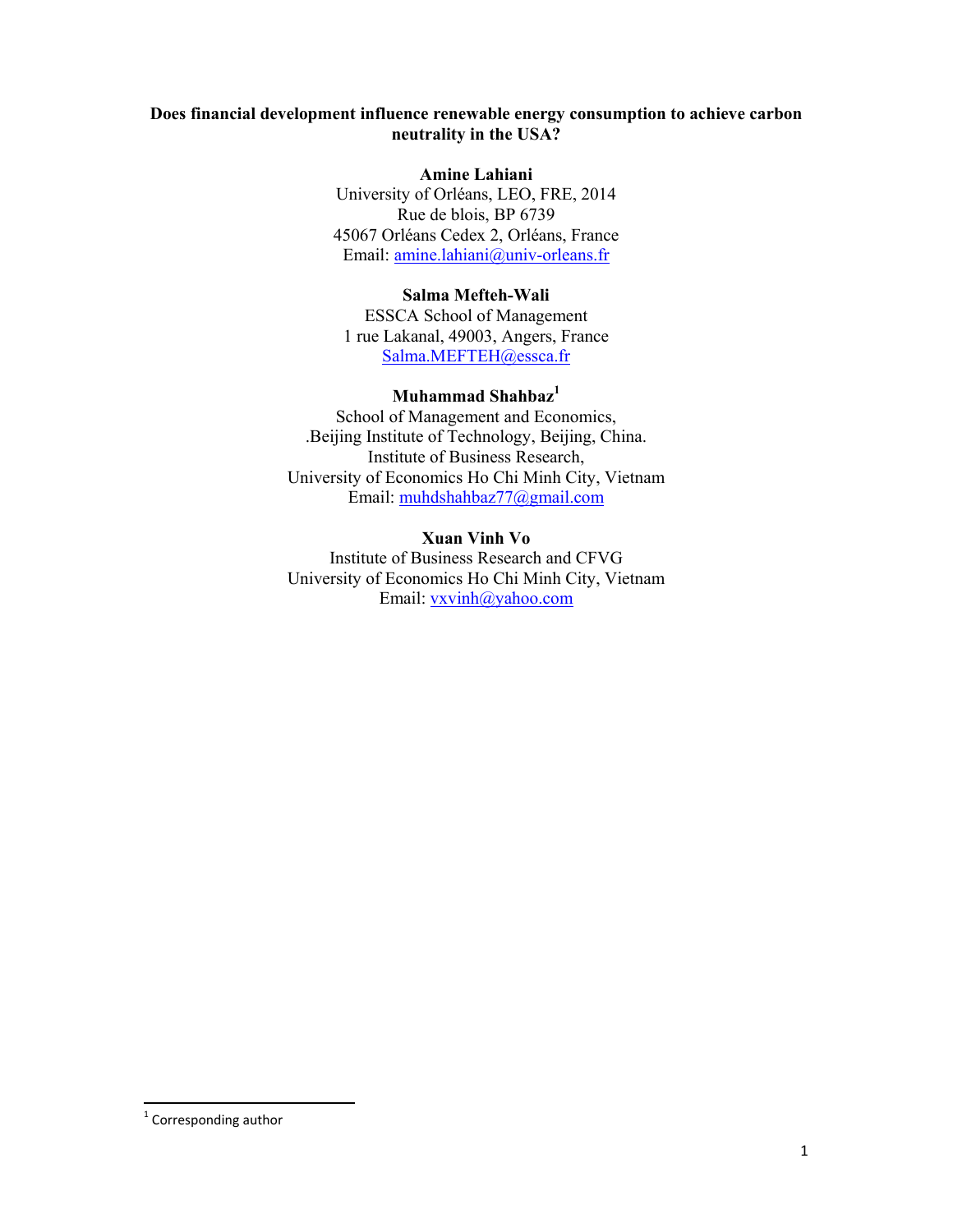**Abstract:** In order to achieve the goal of carbon neutrality, as defined in the Paris climate agreement, the United States, the second-largest greenhouse gas emitter, must intensify its use of zero-carbon sources such as renewable energy. In this paper, we use the nonlinear autoregressive distributed lags (NARDL) model to investigate the influence of financial development on renewable energy consumption in the U.S. from 1975Q1 to 2019Q4. More precisely, three measures of financial development are considered: the overall financial development, bank-based financial development, and stock-based financial development indices. The model is augmented to control for the effects of real oil prices, real GDP, and trade openness. The empirical results show evidence of a long-run asymmetric effect of overall and stock-based financial development measures. Positive and negative changes in financial development measures dictate renewable energy consumption. In the short run, only negative changes of overall and stock-based financial development measures significantly impact renewable energy consumption. The latter impact is contemporaneously positive and negative at the one-lagged period. Renewable energy consumption does not react to a shortrun change in bank-based financial development. Our empirical findings possess important policy implications.

**Keywords:** Financial Development, Renewable Energy Consumption, USA

**JEL Classification:** D53, P48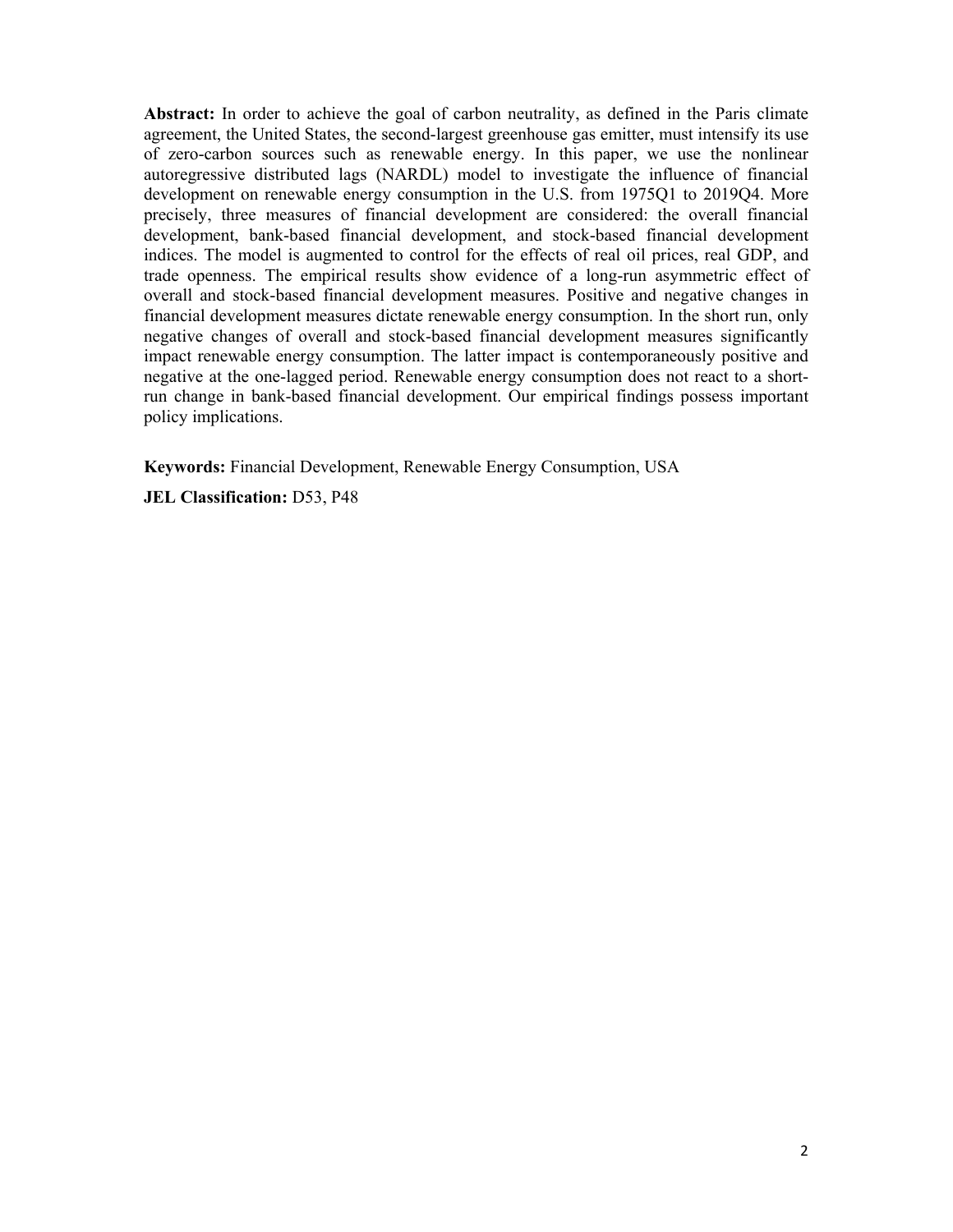#### **I. Introduction**

In order to strengthen the global response to the threats of climate change, in the context of sustainable development, the Paris Agreement calls for "holding the increase in the global average temperature to well below 2°C above pre‐industrial levels and pursuing efforts to limit the temperature increase to  $1.5^{\circ}C^2$ . The three main GHG emitters (EU, China, U.S.) have now clearly established carbon neutrality as their horizon. The European Union has decided to become climate neutral by 2050, and China has pledged to peak its emissions 'before 2030' and achieve 'carbon neutrality before 2060'. As for the United States, the new American President- Joe Biden, has made climate change a key issue during his campaign and has set an unwavering commitment to carbon neutrality by 2050. Achieving carbon neutrality goal during global population growth and increased consumption will be possible by moving to zero-carbon sources such as nuclear power and renewable energy.

In 2019, renewable energy<sup>3</sup> represented 19.7 % of energy consumed in the EU-27, only  $0.3\%$ short of the 2020 target of  $20\%$ <sup>4</sup>. In the United States, approximately 12% of energy production relied on renewables, and the annual energy consumption from renewable sources exceeded coal consumption for the first time since before 1885, and the consumption of renewable energy in 2019 was nearly three times greater than in 2000, according to the Energy Information Administration<sup>5</sup>. Developed countries work together to double the share of renewable energy in the global energy mix by 2030. Similarly, the ambition of Europe is to become the world's first climate-neutral continent by 2050, and the European Green Deal is the plan to make the EU's economy sustainable. The U.S. Energy Information Administration projects that U.S. renewable energy consumption will continue to increase through  $2050^7$ . This importance given to renewable energy is justified by its potential environmental and economic benefits that include the reduction of greenhouse gas emissions

<sup>7</sup> Energy Information Administration (EIA), (2021). Renewable energy explained.

<sup>2</sup> United Nations Framework Convention on Climate Change, 2015. *Paris Agreement*. https://unfccc.int/files/meetings/paris\_nov\_2015/application/pdf/paris\_agreement\_english\_.pdf (accessed 03) February 2021).

<sup>&</sup>lt;sup>3</sup>Renewable energy, often referred to as clean energy, comes from natural sources or processes that are constantly replenished, such as wind power, solar power, or sustainable biomasses. <sup>4</sup>Eurostat, (n.d.). Renewable energy statistics.

http://ec.europa.eu/eurostat/statisticsexplained/index.php/Renewable\_energy\_statistics (accessed 03 February 2021)*.*

<sup>&</sup>lt;sup>5</sup> Energy Information Administration (EIA), (2020). U.S. renewable energy consumption surpasses coal for the first time in over 130 years (accessed 03 March 2021).

 $\overline{6}$  European Commission, (n.d.). A European Green Deal, Striving to be the first climate-neutral continent. https://ec.europa.eu/info/strategy/priorities-2019-2024/european-green-deal\_en (accessed 03 February 2021).

https://www.eia.gov/energyexplained/renewable-sources (accessed 03 February 2021).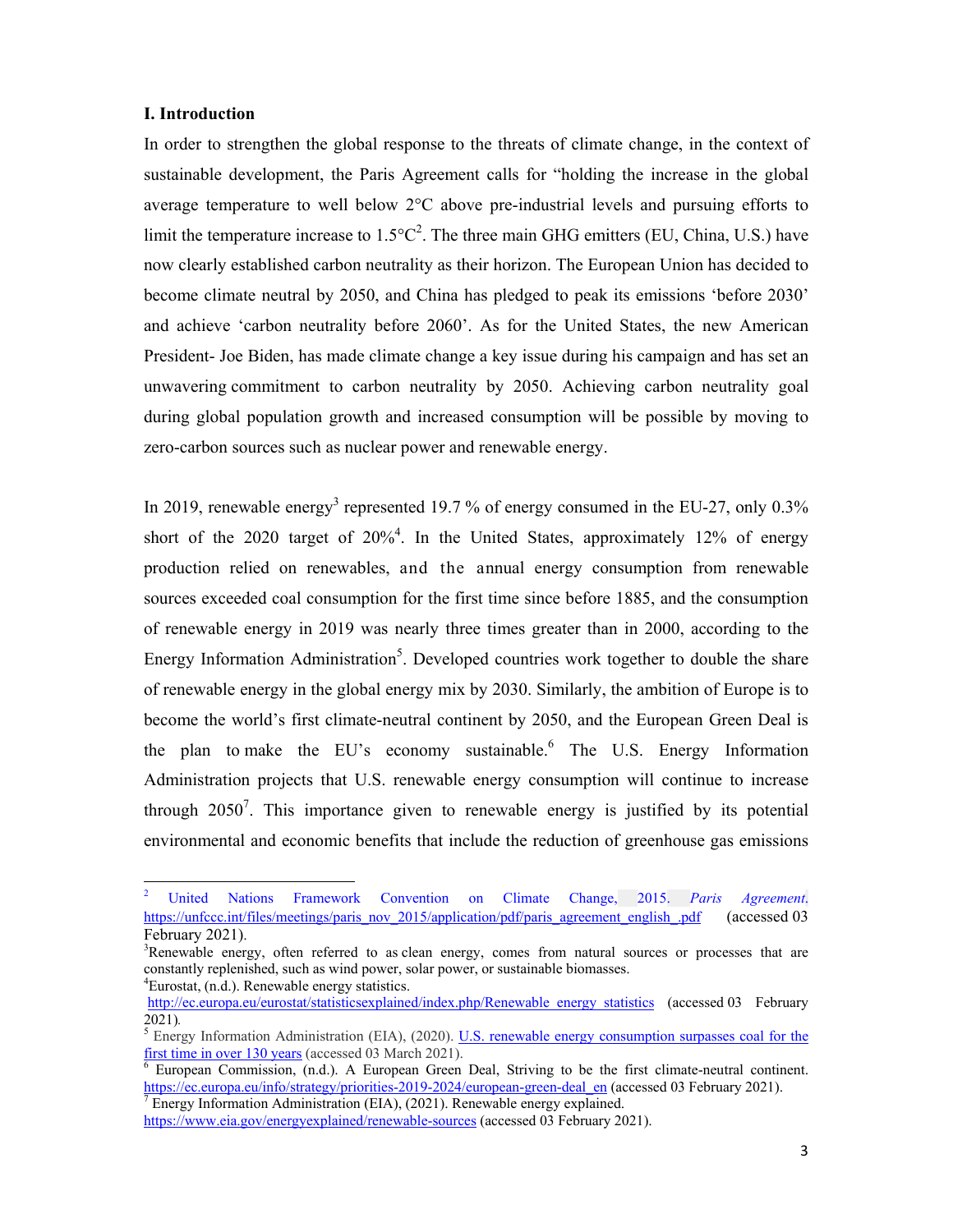from fossil fuels and some types of air pollution, the diversification of energy supply, and the creation of economic development and jobs in *green* technologies. One of the biggest challenges to deploying renewable energy is capital costs. Indeed, the initial capital cost of renewable energy is relatively high compared to conventional sources of energy. Also, renewable projects require long pay-back periods and thus demand high levels of financing. Financial development could then be an important driver of higher renewable energy consumption. Financial infrastructure can enhance economic growth and affect the demand for energy (Sadorsky, 2010). Indeed, a high level of financial development leads to developing financial markets, bank and equity markets, and subsequently, more funds available for investment (Minier 2009, Sadorsky 2010). Shahbaz and Lean (2012) explained that the impact of financial development on economic growth and, thus, energy consumption should be positive. They summarized the main mechanisms explaining how enhancements in financial markets are linked with investment activities and economic growth. The first mechanism is the level effect. It translates to developed financial markets raising funds for high-return projects. The second mechanism is the efficiency effect. It reveals that financial development increases liquidity and asset diversification and channel financial resources to appropriate ventures.

According to Sadorsky (2011), financial development improves access to financial resources, increasing demand for big-ticket items and adding to energy demand. Sadorsky (2011) explains that financial development affects energy consumption in three ways: the direct effect, the business effect, and the wealth effect. The direct effect is related to the context of improved financial development when consumers can borrow easier and cheaper in order to buy durable consumer goods and thus consume energy a lot. The business effect happens when financial development helps businesses to access financial capital easily and costefficiently. The wealth effect is when increased economic confidence expands the economy and promotes energy demand. Improved financial development facilitates saving, borrowing, and investment. With low borrowing costs, consumers tend to buy consumer durables, adding to energy demand. However, Islam et al. (2013) argue that financial development facilitates the purchase of energy-efficient appliances, which lowers energy use. Chiu and Lee (2020) explained that financial institutions play an important role in countries with a stable financial environment as they allowed industries to easily gain access to finance from stock market and banking sector. Thus, firms would have more financing to invest in advanced and energyefficient equipment and technologies, and consequently, energy consumption decreases.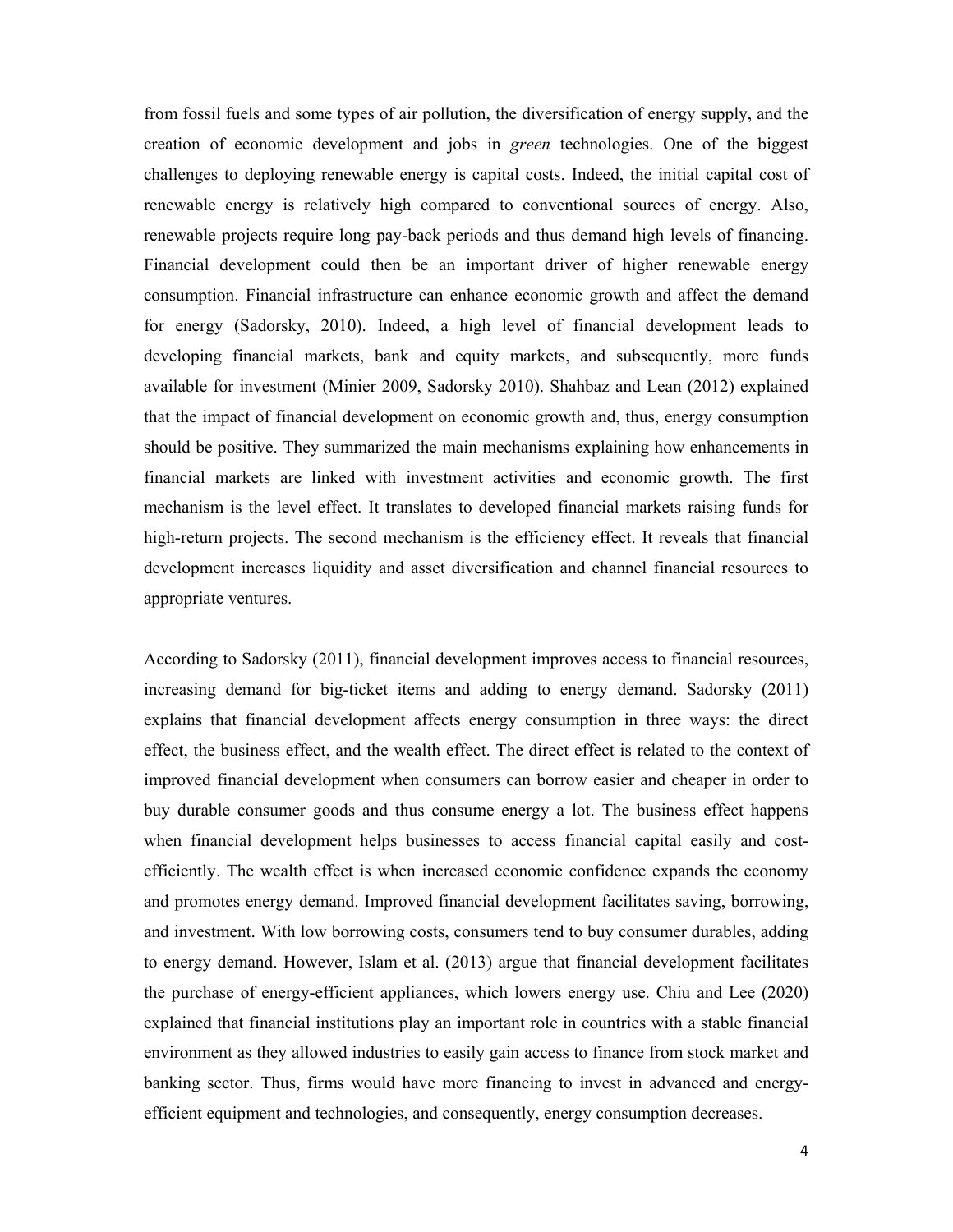More recently, scant research has focused on renewable energy consumption-financial development nexus. Chang (2015) explains that financial development could impact the demand for renewable energy because developed financial institutions and the capital market make it possible to offer debt as well as equity funding to green renewable energy projects. Furthermore, a developed financial system offers the opportunity to fund environmentally friendly projects at lower costs. Anton and Nucu (2020) explain that a well-developed financial system promotes greater financing for renewable(s) industry at lower costs, increasing investment and sustaining energy demands. Most of the previous papers focused on the relationship between financial development and conventional energy consumption. It is then of great importance to better understand the connection between financial development and renewable energy.

Considering the effects of financial development on renewable energy consumption is important because it intuitively permits examining the environmental effects of financial development. Indeed, to achieve the target of carbon neutrality or a carbon-free economy, it is important to develop the right attitude of building a clean environment while enhancing economic activities. Shahbaz et al. (2020a) explained that greater use of non-renewable energy sources, such as coal, crude oil, and natural gas, rather than renewable energy in economic activities, may result in environmental degradation through the increase of carbon emissions. Additionally, Pham et al. (2020) argued that renewables help environment by reducing carbon dioxide emission levels and that the use of fossil fuels and non-renewable resources have adverse consequences for environment.

Accordingly, this study offers insights into how financial development influences renewable energy consumption. It brings five important contributions to existing literature that are methodological and empirical as well: (i) Despite the fact that our paper joins a large body of literature seeking to explain the relationship between financial development and energy consumption, we focus on renewable energy consumption, which is under-examined in the existing literature. (ii) The analysis contributes indirectly to existing literature on environmental effects of financial development where the evidence on finance-environment nexus is inconclusive (e.g., Nasir et al. 2019, Nguyen et al. 2021, Salahuddin et al. 2018, Shahbaz et al. 2018, Charfeddine and Khediri 2016, Çoban and Topcu 2013, Tamazian et al. 2009). (iii) This paper is among the first to quantitatively analyze the impact of financial development on renewable energy consumption in the United States. (iv) In order to evaluate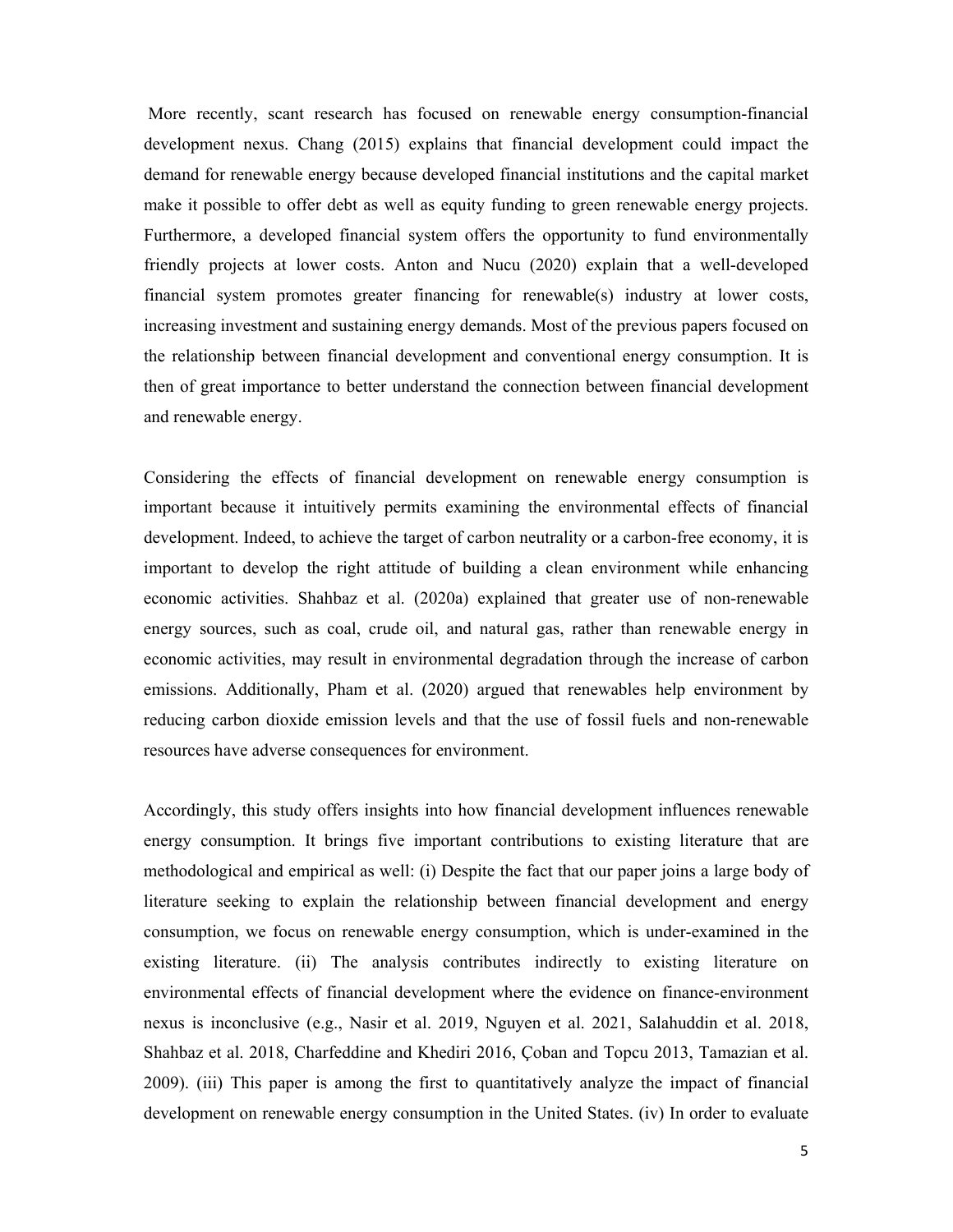the connection between the level of financial development and renewable energy consumption in a more accurate way, we apply the BDS test, developed by Brock et al. (1996), and the Augmented Dickey-Fuller (ADF) test, containing information about structural breaks stemming in the series, to examine the presence of nonlinearity and unit root problem in the series. (v) The NARDL bounds testing approach is applied for examining the nonlinear effect of financial development on renewable energy consumption for the U.S. economy. Our empirical evidence notes that stock-based financial development has an asymmetric effect on renewable energy consumption, i.e., positive and negative changes of financial development determine renewable energy consumption.

The remainder of this paper is organized as follows: Section II briefly reviews relevant literature. Section III contains the data and methods, and empirical results are presented in Section IV. Finally, Section V entails the discussions and conclusion.

## **II. Literature Review**

Empirically, the relationship between financial development and energy consumption has been attractive in recent years, and the results are mixed. On the one hand, some papers found that greater financial development leads to increased energy consumption. For example, Sadorsky (2010) examined the impact of financial development on energy consumption in 22 emerging economies. He used five different measures of financial development and a linear dynamic panel model, and a generalized method of moments (GMM). The empirical results show that the impact of financial development on energy demand is positive and significant. Later on, Shahbaz et al. (2010) focused on the Pakistan case and found, by using an ARDL bounds testing approach, that a significant positive effect of financial development on energy consumption exists. Similarly, Islam et al. (2013) used the Vector Error Correction Model (VECM) and found that economic growth and financial development affect energy use in Malaysia. Alongside, Tang and Tan (2014) investigated the Malaysian economy using data for the period 1972–2009 by applying Johansen–Juselius cointegration test and bounds testing approach. They found that energy consumption and financial development are correlated in the long run. Xu (2012) examined financial development and energy consumption in 29 provinces of China during the period 1999–2009 using the System GMM. His findings showed a positive and statistically significant relationship between financial development and energy consumption when financial development is measured by the ratio of loans in a financial institution to GDP and the ratio of FDI to GDP. Çoban and Topcu (2013)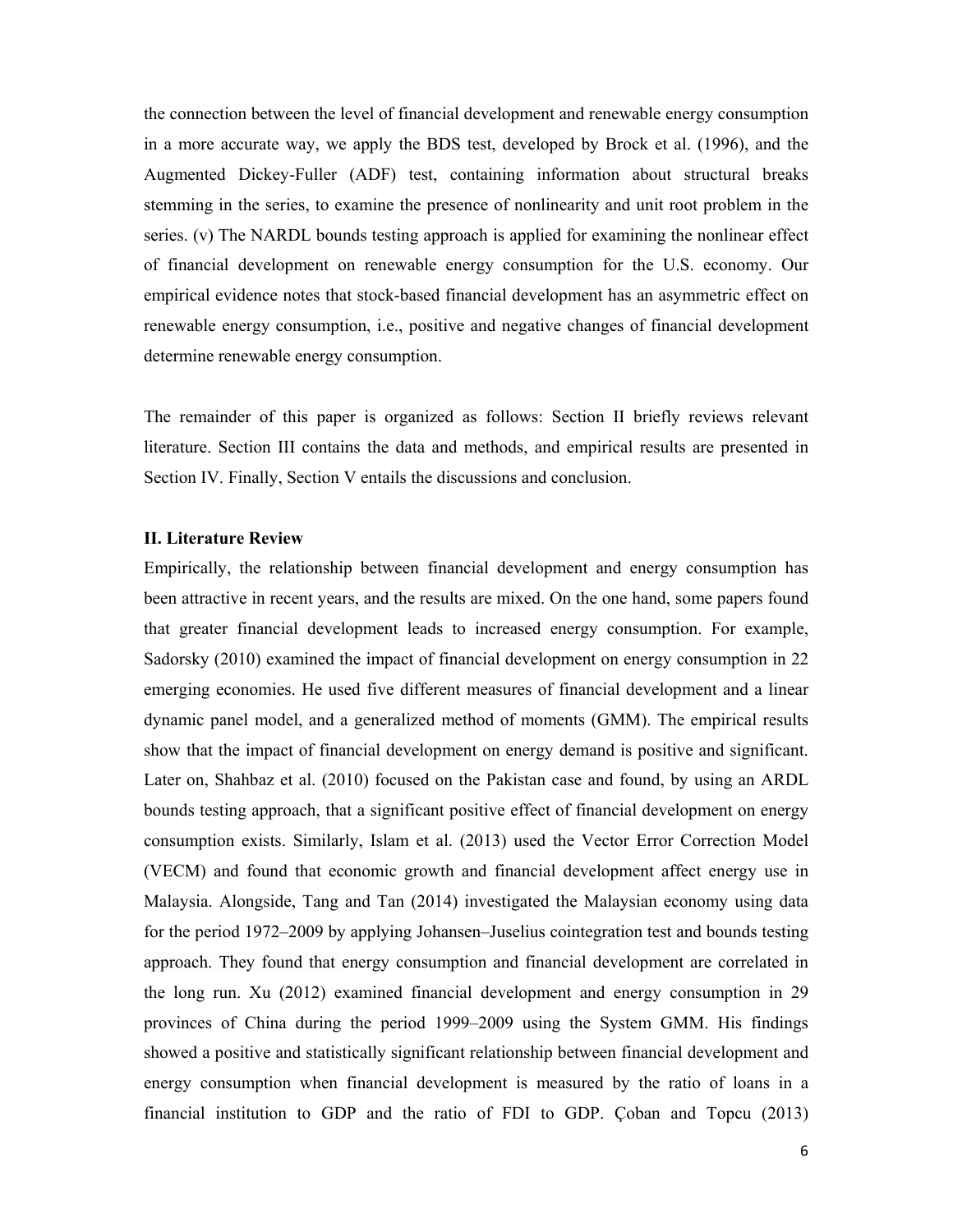investigated the nexus between financial development and energy consumption in the EU over the period 1990–2011 by using the System GMM model. Their empirical results provide strong evidence of the positive impact of financial development on energy consumption in the old members, regardless of whether financial development stems from banking sector or stock market. The analysis of Chang (2015) is relied on a sample of 53 countries for the period 1999–2008 split into two regimes: high income and non-high income. Their results showed that in a non-high-income regime, energy consumption increases with financial development, i.e., private and domestic credit are used as financial development indicators. However, financial development is proxied by the value of traded stocks and stock market turnover; energy consumption slightly decreases with financial development in advanced economies and increases in higher-income countries of emerging market and developing economies. Rashid and Yousaf (2015) found evidence of a positive and significant relationship between financial development and electricity consumption. Rafindadi and Ozturk (2016) also found a positive impact of financial development on energy consumption in Japan for the period 1970–2012. Paramati et al. (2016) investigated the impact of foreign capital and stock market development on clean energy use across 20 emerging economies, using data spanning 1991– 2012. They revealed that foreign capital and stock market developments have a very important role in enhancing clean energy uses on the sample of all country groups. Kahouli (2017) used the autoregressive distributed lag (ARDL) bounds approach and examines the connection between energy consumption and financial development in South Mediterranean countries. He found evidence of a positive long-run causality from financial development to energy consumption in Israel, Morocco, and Tunisia. Liu et al. (2018) also adopted the ARDL bounds approach and found that, in China, financial development positively influenced energy demand in the short run and long run from 1980 to 2014.

On the other hand, other research reveals a negative connection between financial development and energy consumption. For example, Mielnik and Goldemberg (2002), on a sample of 20 developing economies, noticed a clear decline in energy intensity as a foreign direct investment (an indicator of financial development) increases. Sadorsky (2010) showed that financial development might reduce energy consumption via the development of new technologies. This negative impact of financial development on energy consumption is called the technological effect (Tamazian et al. 2009, Jalil and Feridun 2011, Shahbaz et al. 2013, Mahalick and Mallick 2014, Shahbaz et al. 2017). Later on, Topcu and Payne (2017) investigated the impact of financial development on energy consumption for a panel of 32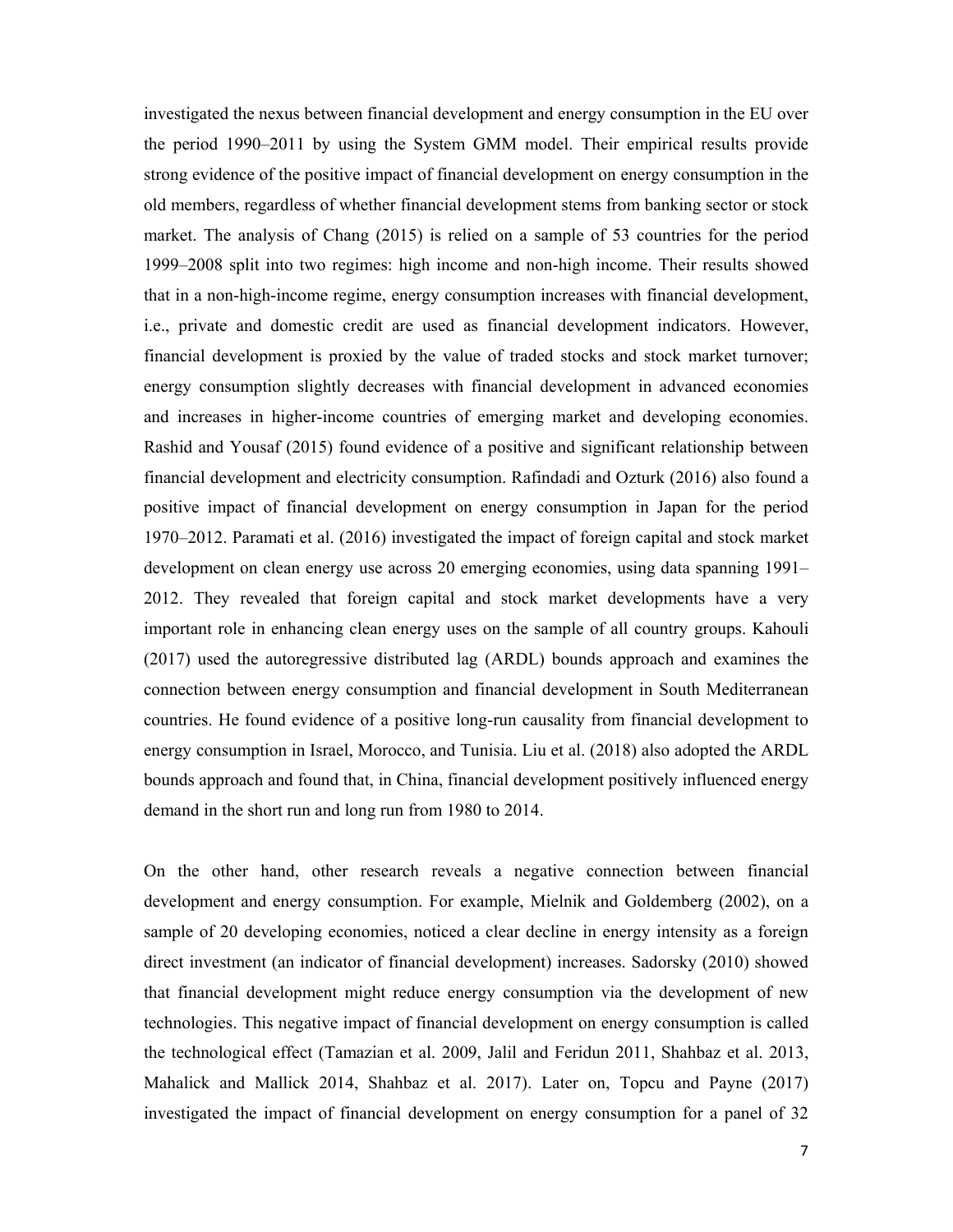high-income countries over the period 1990–2014. Their results reveal the absence of a statistical relationship between the overall financial development index and energy consumption. However, they show that an increase in stock market index leads to a slight decline in energy consumption. Destek (2018) examined the relationship between financial development, energy prices, real income, and energy consumption in 17 emerging economies from 1991 to 2015 using financial development handling with three dimensions (banking sector, stock market, and bond market). The empirical results show that banking market development and bond market development have a negative and statistically significant effect on energy consumption. Ouyang and Li (2018) studied the endogenous relationship between financial development, energy consumption, and economic growth in China by applying a GMM panel VAR approach with panel data concerning 30 Chinese provinces over the period 1996–2015 using quarter frequency data. Their results revealed that financial development in the sense of  $M<sub>2</sub>$ , credit, and stock turnover could significantly reduce energy consumption. More recently, Canh et al. (2020) analyzed the nexus between financial development and consumption energy intensity and production energy intensity on a sample of 81 economies from 1997 to 2013. Their findings exposed that financial institutions have an increasing effect, whereas financial markets have a decreasing impact on consumption energy intensity in the long run. Also, in the face of an oil price shock, countries with higher levels of financial development experience a reduced production energy intensity, while the countries with stronger financial institutions experience a reduction in consumption energy intensity. Chiu and Lee (2020) investigated the relationship between energy consumption, financial development, and country risks from 1984 to 2015 for 79 countries and two sub-groups (34 OECD and 45 non-OECD countries). Their results showed that under the stable country risk environments, financial development leads to reduce energy consumption. However, Benkraiem et al. (2019) argued that energy consumption is positively and negatively affected by positive and negative shocks to financial development, respectively.

Besides the above literature that analyses the relationship between financial development and traditional energy consumption, only a few papers focus on renewable energy consumption. Wu and Broadstock (2015) investigated data from 22 emerging markets countries from 1990– 2010 and revealed that renewable energy consumption is positively and significantly determined by financial development and institutional quality. Best (2017) used data for up to 137 countries for the period 1998–2013 to investigate the importance of financial capital for changes in the use of each energy type. He found that financial capital supports the transition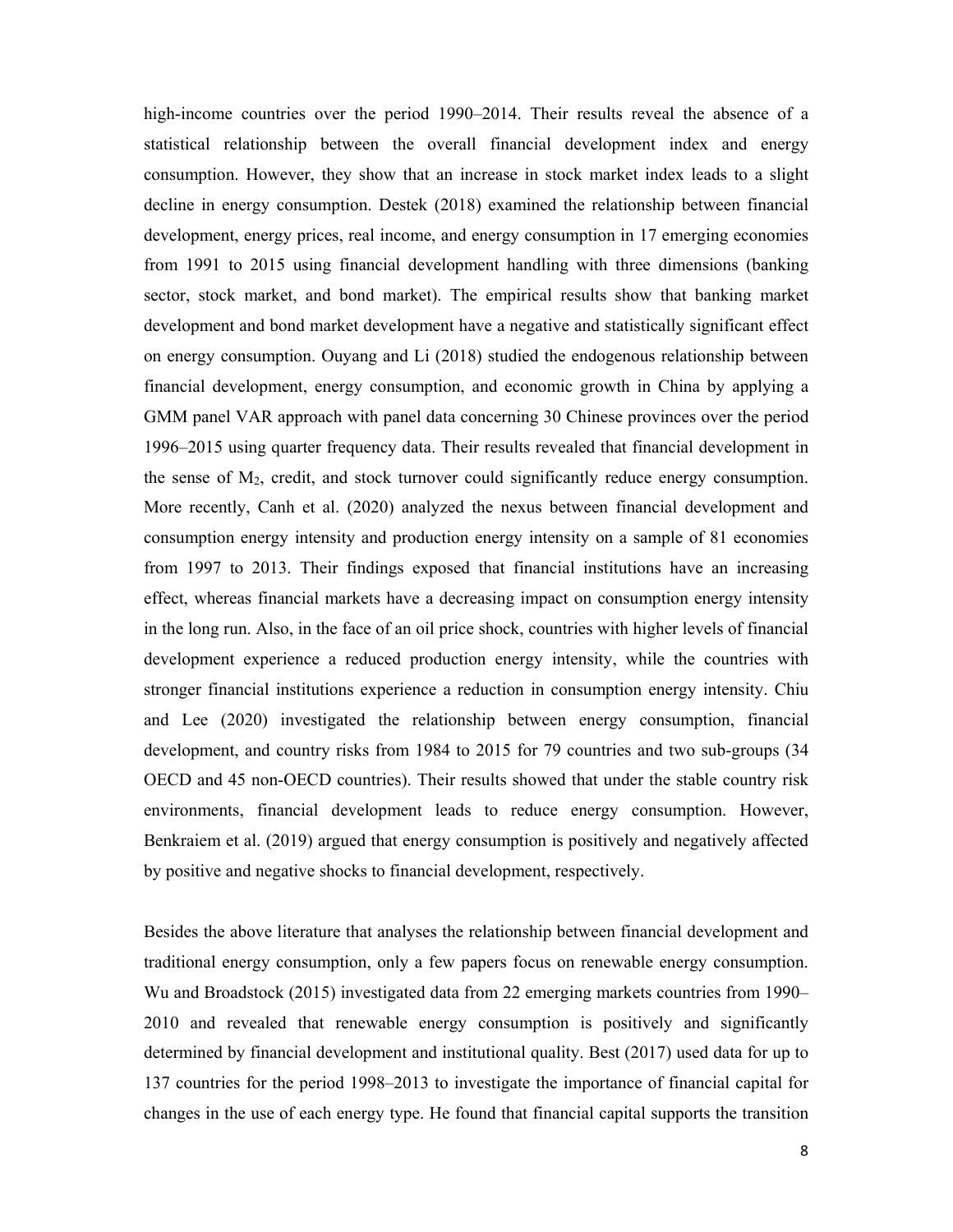to more capital-intensive energy types. For high-income countries, financial capital is a catalyst for transitions from fossil fuels to modern renewable energy sources, especially wind. Kutan et al. (2017) explored data from Brazil, China, India, and South Africa from 1990 to 2012 and showed that FDI inflows and stock market development contribute significantly to renewable energy consumption. Similarly, Burakov and Freidin (2017) investigated the causal relationship between financial development, economic growth, and renewable energy consumption in Russia from 1990 to 2014. Their results showed the absence of causality running from financial development to renewable energy consumption. Ji, and Zhang (2019), through a time series analysis based on stock market data in China from 1992 to 2013, showed that financial development is critically important and explains over 40% of the variation in the changes in the share of renewable energy. Recently, Anton and Nucu (2020) conducted an empirical analysis based on a panel fixed effects model using panel data of 28 countries in the European Union (EU) over the period 1990–2015 to examine the effect of financial development on renewable energy consumption. Their results emphasized that the different dimensions of financial development (banking sector, bond market, and capital market) increases the share of renewable energy consumption. They also mentioned that capital market development has no effect on renewable energy consumption for the new EU member States. A summary of the related literature review is reported in Table A1 in the Appendix.

Our paper various from other papers in the literature in two main aspects: first, it is the first to investigate the role of financial development in determining renewable energy consumption while accounting for the effects of real oil prices, economic growth, and trade openness as additional determinants of renewable energy consumption. Second, it considers three dimensions of financial development. In particular, financial development is proxied with an overall financial development index, and alternatively, with a bank-based financial development index and then with a stock market financial development index. Previous studies on the topic have usually considered the overall financial development index as a measure of financial development.

### **III. Methodology and Data**

#### **III.I Methodology**

To estimate the impact of financial development on renewable energy consumption, we use the nonlinear autoregression distributed lag (NARDL) framework. The NARDL model is a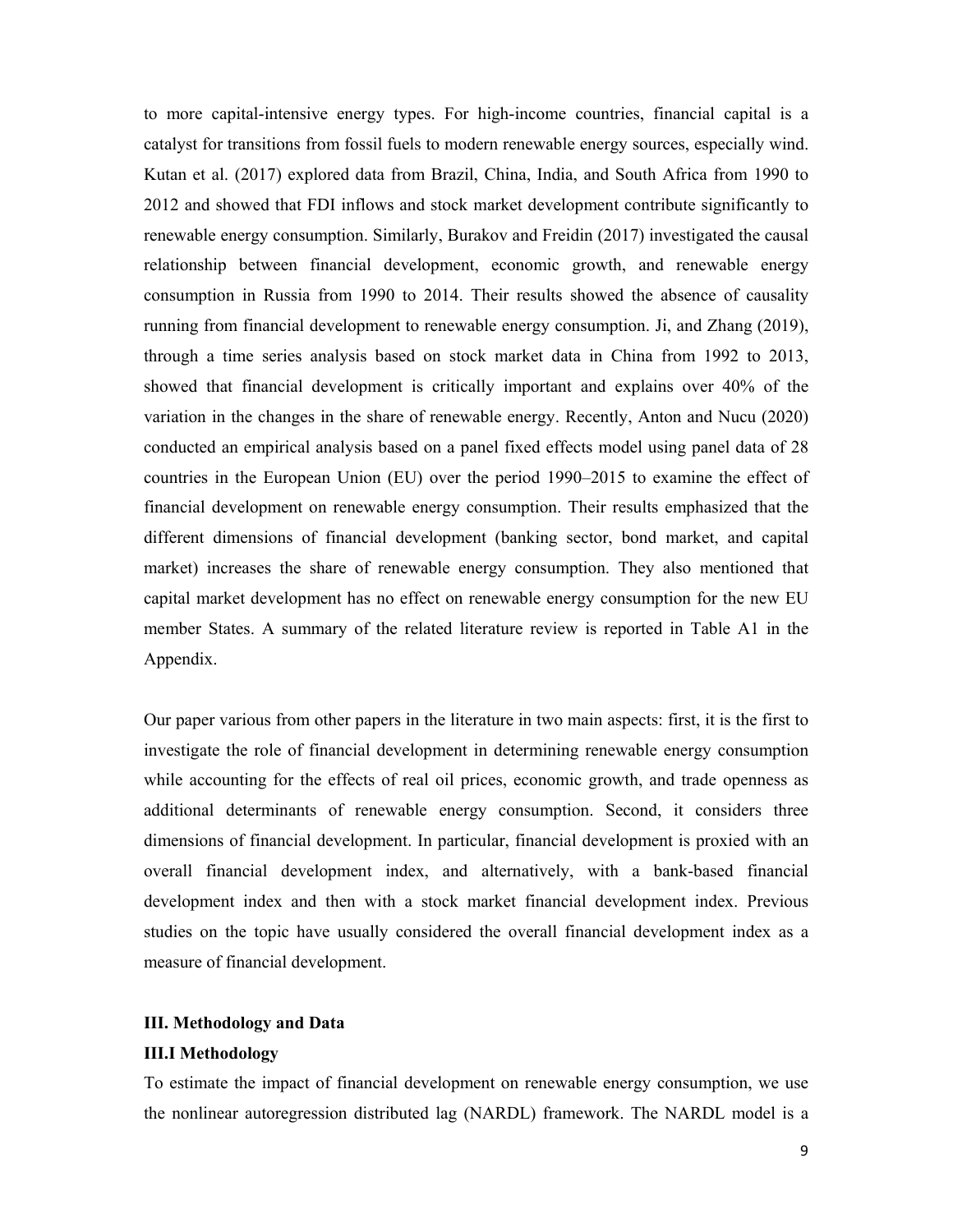multivariate econometric model largely employed to accommodate possible cointegration relationships between time series having different orders of integration. In fact, it allows time series to be a mix of  $I(0)$  and  $I(1)$ . The conventional cointegration models such as Johansen (1998), Engle and Granger (1987) require time series to have the same order of integration, i.e., I(1). Thus, they become inappropriate and could lead to misleading results when cointegration exists between the positive or negative components of considered variables. The NARDL model is relevant in this particular framework where time series are not cointegrated, but their respective positive or negative components are linked in the long run. The latter pattern, called hidden cointegration, is important to detect the effectiveness of economic and energy policies (Granger and Yoon, 2002). Furthermore, the NARDL model allows for nonlinearity between underlying variables in the long run and/or short run and hence is flexible enough to avoid under-fitted or over-fitted modeling of long-run and short-run adjustments of system variables. Efficient and credible energy policies can only result from properly specified models (Lahiani et al. 2017).

Overall, the NARDL model jointly analyzes nonlinearity and non-stationarity, which is capable of capturing the short-run and long-run asymmetric effects simultaneously. Additionally, it is now largely accepted that economic and financial time series are characterized by different types of nonlinearities in their dynamics. For instance, Naeem et al. (2020) highlight the presence of nonlinearity in stock market data through the application of the BDS test (Brock et al. 1996). Nonlinearity in time series commodity data (Gold, Oil, Palladium, Platinum, Silver, Titanium) dynamics is also shown in Shahzad et al. (2017), who used the BDS nonlinearity test and the adjusted ICSS structural break test of Sanso et al. (2004). The previous findings are important as they highlighted the existence of linearity at two different levels: (i) in the dynamics of time series returns and (ii) in the dependence structure between time series returns. The linear ARDL model has the following form:

$$
\Delta lnREC_{t} =
$$
\n
$$
\alpha_{0} + \alpha_{REC}lnREC_{t-1} + \alpha_{FD}lnFD_{t-1} + \alpha_{Y}lnY_{t-1} +
$$
\n
$$
\alpha_{ROP}lnROP_{t-1} + \alpha_{TO}lnTO_{t-1} + \sum_{i=1}^{p-1} \delta_{i}\Delta lnREC_{t-i} + \sum_{i=0}^{q-1} \gamma_{i}\Delta lnFD_{t-i} + \sum_{i=0}^{q-1} \omega_{i}\Delta lnY_{t-i} +
$$
\n
$$
\sum_{i=0}^{q-1} \varphi_{i}\Delta lnROP_{t-i} + \sum_{i=0}^{q-1} \pi_{i}\Delta lnTO_{t-i} + \varepsilon_{t}
$$
\n(1)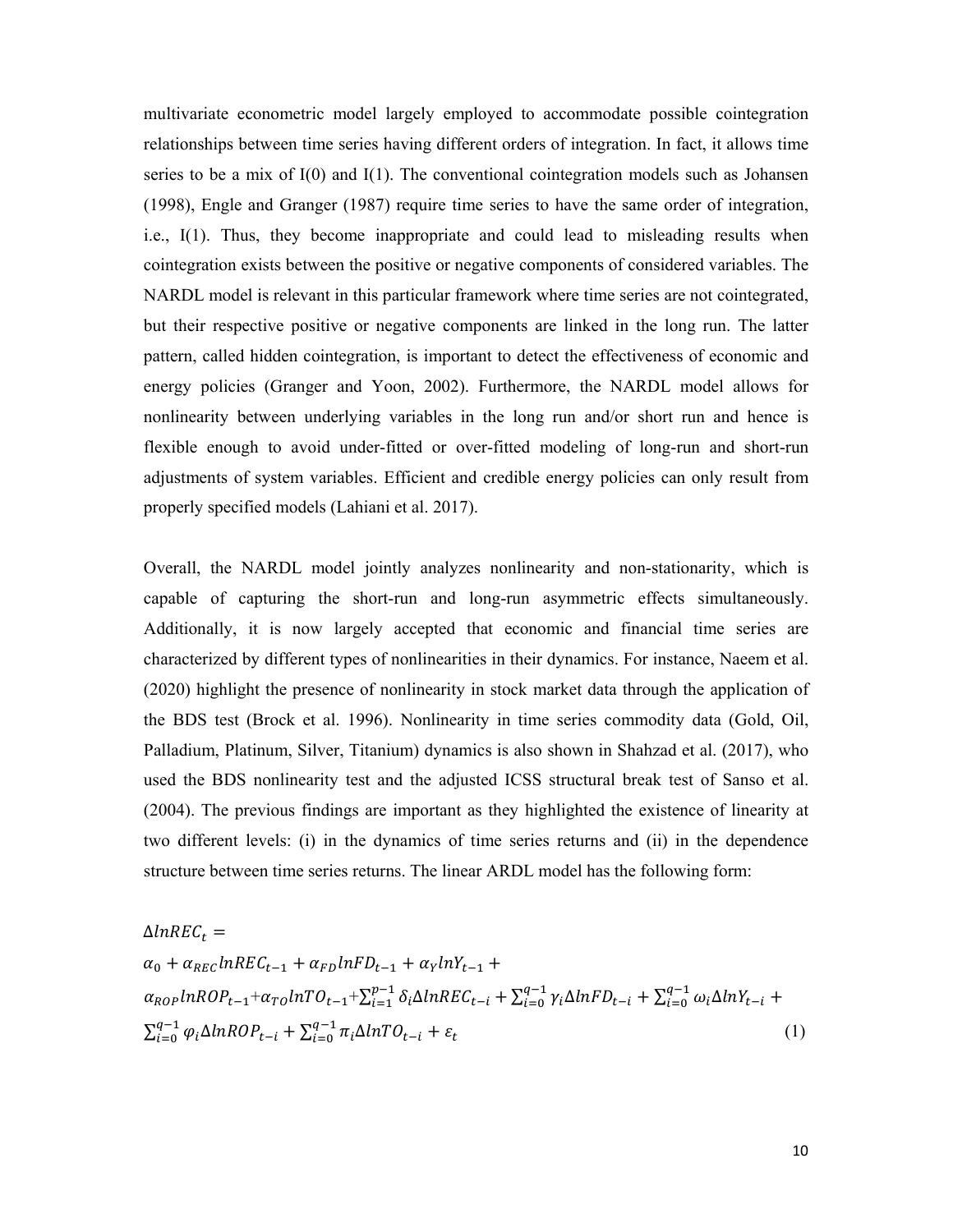where  $REC_t, FD_t, Y_t, ROP_t$ , and  $TO_t$  denote renewable energy consumption, financial development, real gross domestic product, real oil prices, and real trade openness, respectively.  $\Delta$  denotes the first difference transformation, p and q refer to the lag orders of dependent and explanatory variables, respectively. The  $\varepsilon_t$  error term was assumed to have the required properties for OLS estimation (Greene, 2008). The nexus between financial development and renewable energy consumption is analyzed considering three indices to measure financial development, namely overall financial development index (overall), bankbased financial development index (BI), and stock-market-based financial development index (SI).

Although the model in equation-1 has several advantages over competing standard cointegrating techniques, it presents the risk of becoming simplistic and reductive in a context where reality forces the relationship between economic and financial variables to become nonlinear. Extension of the linear ARDL model in equation 1 to a nonlinear framework leads to the following NARDL model:

$$
\Delta l n R E C_t = \alpha_0 + \alpha_{REC} l n R E C_{t-1} + \alpha_{FD}^+ l n F D_{t-1}^+ + \alpha_{FD}^- l n F D_{t-1}^- + \alpha_T^+ l n Y_{t-1}^+ + \alpha_{FD}^- l n R O P_{t-1}^+ + \alpha_{ROP}^- l n R O P_{t-1}^- + \alpha_{TO}^+ l n T O_{t-1}^+ + \alpha_{TO}^- l n T O_{t-1}^- +
$$
\n
$$
\sum_{i=1}^{p-1} \delta_i \Delta l n R E C_{t-i} + \sum_{i=0}^{q-1} (\gamma_i^+ \Delta l n F D_{t-i}^+ + \gamma_i^- \Delta l n F D_{t-i}^-) +
$$
\n
$$
\sum_{i=0}^{q-1} (\omega_Y^+ \Delta l n Y_{t-i}^+ + \omega_Y^- \Delta l n Y_{t-i}^-) + \sum_{i=0}^{q-1} (\varphi_{ROP}^+ \Delta l n R O P_{t-i}^+ + \varphi_{ROP}^- \Delta l n R O P_{t-i}^-) +
$$
\n
$$
\sum_{i=0}^{q-1} (\pi_{TO}^+ \Delta l n T O_{t-i}^+ + \pi_{TO}^- \Delta l n T O_{t-i}^-) + \varepsilon_t
$$
\n(2)

In equation-2,  $lnFD_t^+$  and  $lnFD_t^-$  represent positive and negative partial sums computed as:

$$
lnFD_t^+ = \sum_{j=1}^t \Delta lnFD_j^+ = \sum_{j=1}^t \max(0, \Delta lnFD_j)
$$
  
and  

$$
lnFD_t^- = \sum_{j=1}^t \Delta lnFD_j^- = \sum_{j=1}^t \min(0, \Delta lnFD_j)^8
$$

In order to ensure an appropriate specification for the NARDL model, it is required to test for short-run and long-run asymmetric effects of each explanatory variable on renewable energy consumption. In particular, the short-run asymmetric impact of financial development on

 $8 \ln Y_t^+$ ,  $\ln Y_t^-$ ,  $\ln ROP_t^+$ ,  $\ln ROP_t^-$ ,  $\ln TOP_t^+$  and  $\ln TOP_t^-$  were calculated similarly.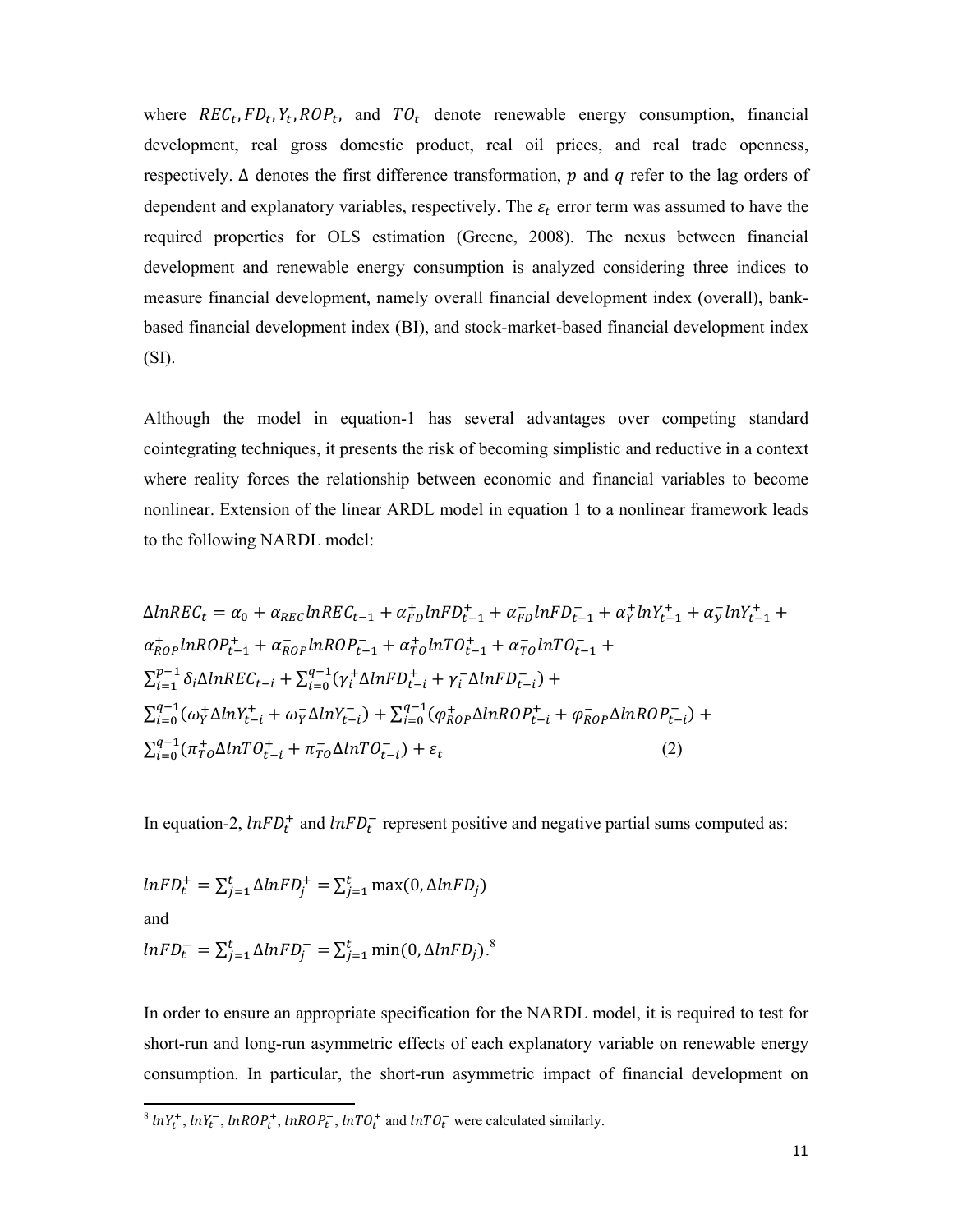renewable energy consumption is tested using a Wald test of the null  $\gamma_i^+ = \gamma_i^-$ ,  $i =$ 1, 2, ...,  $q - 1$ <sup>9</sup>; in contrast, the long-run asymmetric influence of financial development on renewable energy consumption is tested using a Wald test of the null  $\beta_{FD}^+ = \beta_{FD}^-$ , where the previous long-run coefficients are calculated such as  $\beta_{FD}^{+} = -\frac{\alpha_{FD}^{+}}{\alpha_{BE}}$  $\frac{\alpha_{FD}^{+}}{\alpha_{REC}}$  and  $\beta_{FD}^{-} = -\frac{\alpha_{FD}^{-}}{\alpha_{REC}}$  $\alpha_{REC}$  $10$ . The NARDL model as represented by equation-2 would be over-parametrized if Wald test fails to reject the null of long-run or short-run asymmetry for at-least one explanatory variable. The respective effects of a one-unit change of explanatory variables on renewable energy consumption could be measured using dynamic multipliers. For example, the impact of a oneunit increase and a one-unit decrease of financial development on renewable energy consumption are evaluated as follows:

$$
m_h^+ = \sum_{j=0}^h \frac{\partial \text{REC}_{t+1}}{\partial \text{FD}_t^+}
$$
 and 
$$
m_h^+ = \sum_{j=0}^h \frac{\partial \text{REC}_{t+1}}{\partial \text{FD}_t^+}
$$

The calculated dynamic multipliers show the adjustment path from an initial equilibrium towards a new equilibrium following a perturbation hitting the considered explanatory variable(s). It is crucial to notice that the adjustment path pattern depends on NARDL model specification, thus showing the importance of a prior correct specification of the NARDL model to the investigated set of variables.

#### **III.II Data**

We use quarterly<sup>11</sup> data for renewable energy consumption, overall financial development index, bank-based financial development index, stock-market financial development index, GDP per capita, real oil prices, and trade openness over the period 1975Q1–2019Q4. The data have been collected from World Development Indicators (CD-ROM, 2020) published by World Bank (2020). Table-1 reports descriptive statistics and stochastic properties of variables. The empirical results show that GDP per capita has the highest standard deviation while the lowest standard deviation is recorded for real oil prices. The empirical analysis also shows that all series are positively skewed, indicating a longer right tail of variables distribution except for renewable energy consumption and economic growth, for which the

<sup>&</sup>lt;sup>9</sup> The Wald test was also conducted to test the short-run asymmetric effect of Y, ROP, and TO on REC.

<sup>&</sup>lt;sup>10</sup> Similar computations and tests were performed to test for the asymmetric long-run impact of Y, ROP, and TO on REC.

<sup>&</sup>lt;sup>11</sup> While all other variables are available at a quarterly frequency, the financial development index is only available at an annual frequency. Thus, the financial development index was converted into a quarterly frequency by applying the method by Sbia et al. (2014).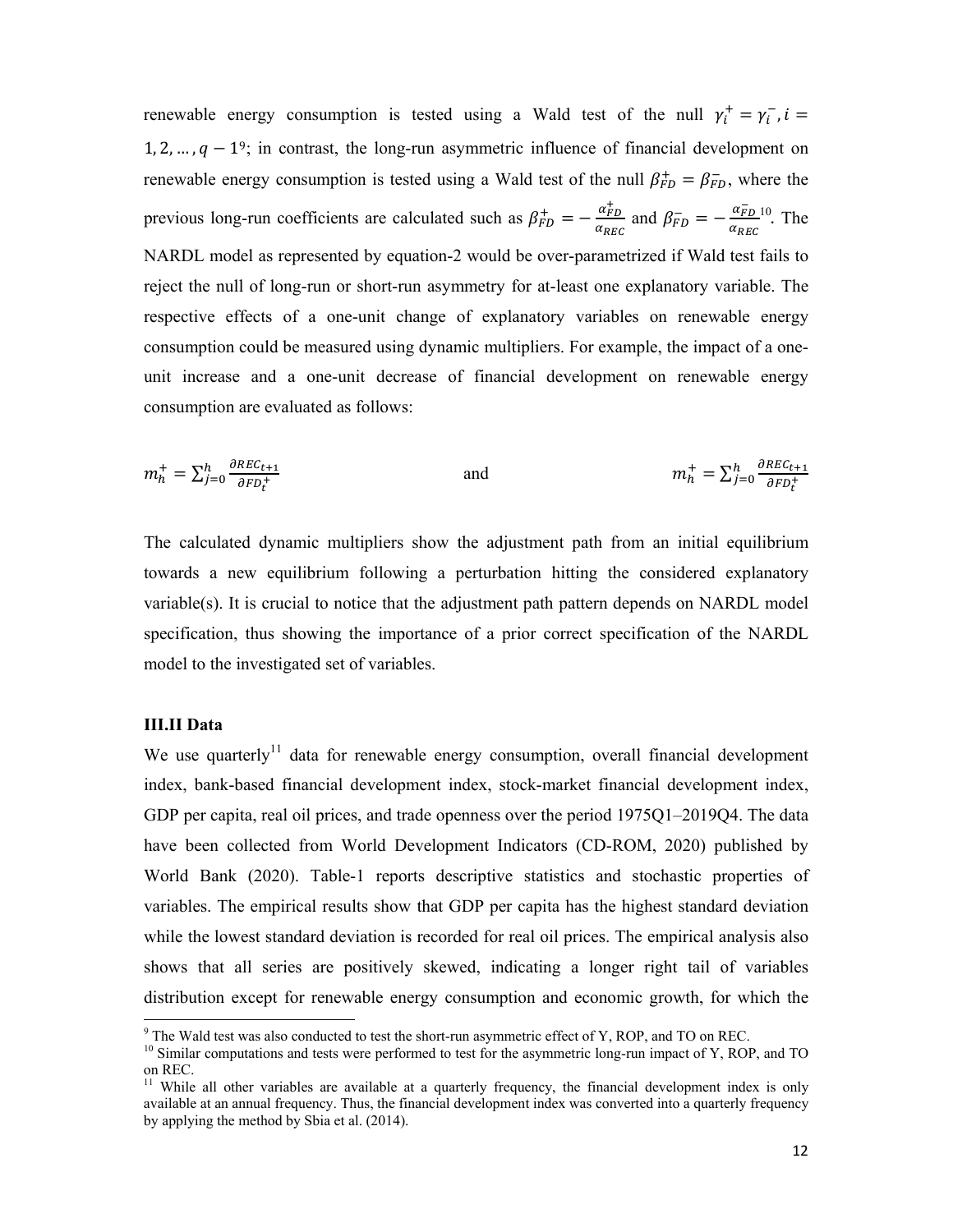skewness is negative, indicating a longer left tail for their respective distribution. In addition, Kurtosis shows that the distributions of all series have thinner tails than those of normal distribution. The Jarque-Bera test rejects the null of normality for all considered variables.

|                 | <b>REC</b> | Overall     | BI          | <b>SI</b>   | <b>ROP</b>  |           | TO <sub>1</sub> |
|-----------------|------------|-------------|-------------|-------------|-------------|-----------|-----------------|
| Mean            | 1898.965   | 646.164     | 57.305      | 216.854     | 14.099      | 10094.320 | 2365.186        |
| Maximum         | 2112.313   | 2153.186    | 108.371     | 583.346     | 28.652      | 13583.260 | 3855.814        |
| Minimum         | 1698.850   | 22.028      | 24.698      | 22.411      | 4.338       | 6196.849  | 944.194         |
| Std. Dev        | 102.430    | 624.411     | 24.159      | 163.626     | 6.681       | 2186.610  | 945.202         |
| <b>Skewness</b> | $-0.216$   | 0.654       | 0.272       | 0.383       | 0.579       | $-0.138$  | 0.204           |
| Kurtosis        | 2.289      | 2.083       | 1.668       | 1.735       | 2.158       | 1.634     | 1.602           |
| J-B Stat        | $5.073*$   | $18.724***$ | $15.176***$ | $16.036***$ | $15.044***$ | 14.229*** | $15.556***$     |

**Table-1: Descriptive Statistics** 

#### **IV. Empirical Results and Their Discussion**

The ARDL-type models are appropriate when time series data are  $I(1)$  at most. Thus, before carrying out the estimation of the NARDL model(s) in our setting, it is important to check the order of integration of the variables. To this end, we perform an ADF unit root test with structural breaks. This test is preferred to the conventional ADF test, as the latter may lead to biased in the presence of structural breaks (Perron, 1989). Additionally, ADF unit root test with structural breaks is more powerful than traditional ADF unit root test when time series are characterized by structural breaks. As explained by Nasir et al. (2018), many reasons explain the presence of structural breaks in macroeconomic variables dynamics. For instance, macroeconomic policy decisions or financial events lead macroeconomic variables to exhibit structural breaks in their trends. The empirical results of the breakpoint Augmented Dickey-Fuller unit root test are reported in Table-2. These results show that renewable energy consumption is stationary at a level I(0). In contrast, the overall financial development index, bank-based financial development index, stock market financial development index, real oil prices, real GDP, and trade openness are stationary at the first difference, meaning that all the variables are  $I(1)$ . This mix of  $I(0)$  and  $I(1)$  variables justifies the application of the NARDLtype model. The breaks occurred in 2007, 1994, 1998, 1982, and 1993 for renewable energy consumption, financial development indices, real oil prices, GDP per capita, and trade openness, respectively. These correspond to major events, such as the global financial crisis 2007–2008, which led to a significant drop in renewable energy consumption due to a sharp decrease in economic growth. Similarly, the year 1994 corresponded to the Mexican Peso crisis. The crash of oil prices in 1998 reflected the significant impact of the Asian financial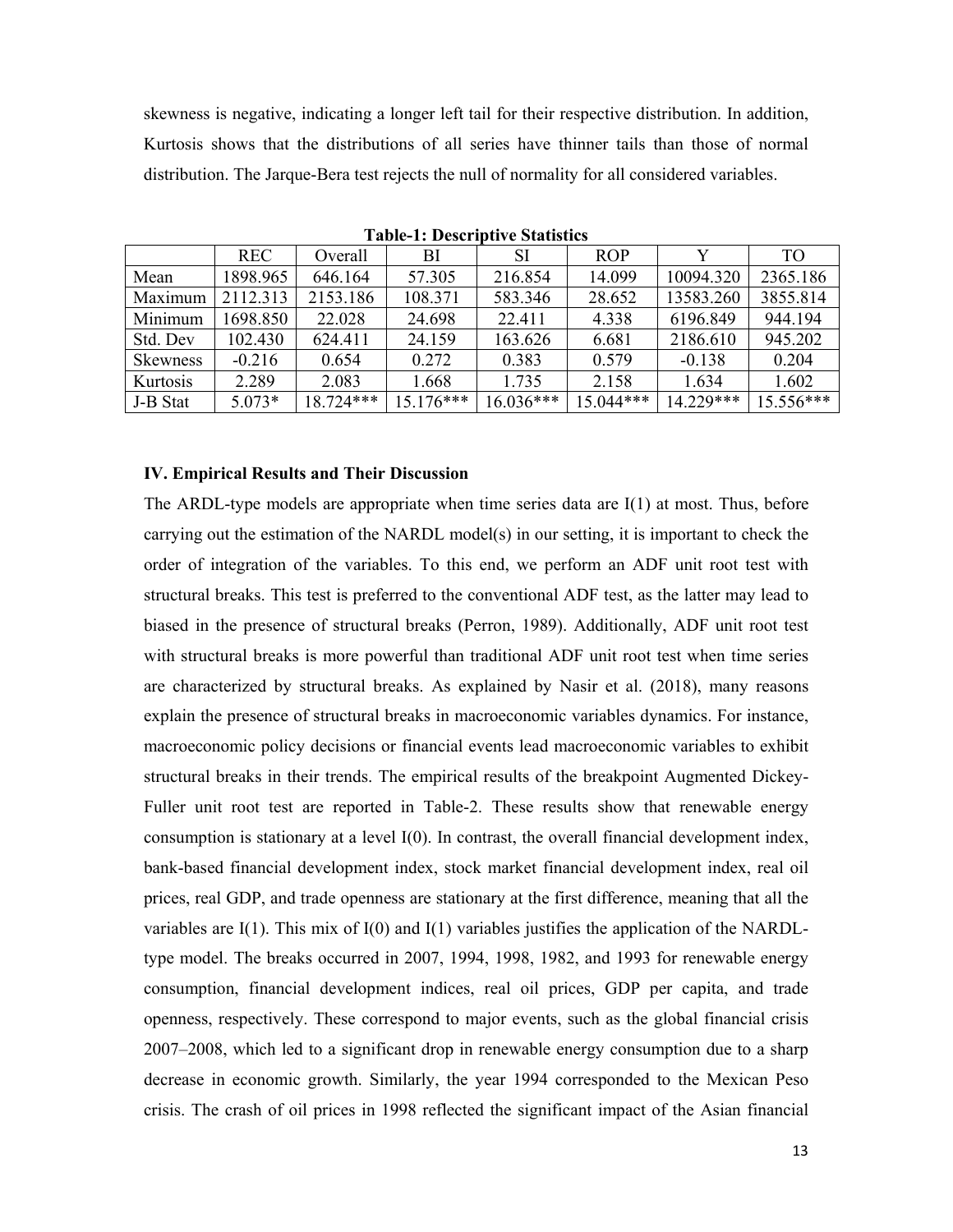crisis. The decline in GDP was due to the Latin American debt crisis in 1992; the decline in trade openness resulted from the 1993 Russian constitutional crisis.

|                           | TANIV 21 VIIIV INVOLTIIRITYIN MIGH MU AVALAH DI VAINT |             |             |             |             |             |             |  |  |
|---------------------------|-------------------------------------------------------|-------------|-------------|-------------|-------------|-------------|-------------|--|--|
|                           | EC                                                    | Overall     | BI          | SI          | <b>ROP</b>  |             | TO          |  |  |
| Level                     | $-5.268***$                                           | $-2.936$    | $-2.576$    | $-2.866$    | $-2.599$    | $-3.621$    | $-2.250$    |  |  |
|                           | [0.000]                                               | [0.719]     | [0.878]     | [0.755]     | [0.869]     | [0.320]     | [0.955]     |  |  |
| Break Year                | 2007Q1                                                | 1994Q1      | 1994Q1      | 1994O1      | 1998Q1      | 1982Q1      | 1993Q1      |  |  |
| <sup>1st</sup> Difference |                                                       | $-6.279***$ | $-5.845***$ | $-6.814***$ | $-6.861***$ | $-6.156***$ | $-7.027***$ |  |  |
|                           |                                                       | [0.000]     | [0.000]     | [0.000]     | [0.000]     | [0.000]     | [0.000]     |  |  |
| Break Year                |                                                       | 1977Q1      | 1978Q1      | 1977Q1      | 1978Q1      | 1978Q1      | 1978Q4      |  |  |

**Table-2: Unit Root Analysis with Structural Breaks** 

**Table-3: Brock et al. BDS Analysis** 

|                 | $m = 2$    | $m = 3$    | $m = 4$    | $m = 5$    | $m = 6$    |
|-----------------|------------|------------|------------|------------|------------|
| EC              | $0.185***$ | $0.307***$ | $0.389***$ | $0.443***$ | $0.477***$ |
| Overall         | $0.201***$ | $0.339***$ | $0.433***$ | $0.498***$ | $0.543***$ |
| BI              | $0.203***$ | $0.343***$ | $0.441***$ | $0.508***$ | $0.555***$ |
| <b>SI</b>       | $0.198***$ | $0.334***$ | $0.428***$ | $0.492***$ | $0.537***$ |
| <b>ROP</b>      | $0.182***$ | $0.303***$ | $0.382***$ | $0.430***$ | $0.458***$ |
| Y               | $0.206***$ | $0.350***$ | $0.451***$ | $0.521***$ | $0.571***$ |
| TO <sub>1</sub> | $0.202***$ | $0.341***$ | $0.438***$ | $0.504***$ | $0.550***$ |

The possible nonlinear structure in the data series is also checked out using the BDS test (Brock et al. 1996). The BDS test is a nonparametric test robust to the form of nonlinearity in the data. The results reported in Table-3 show that the null of linearity is highly rejected for different embedding dimensions. The NARDL model is then well suited to accommodate for the nonlinearity present in our data. Table-4 reports the estimation results of the NARDL models in equations 2–4. The empirical results show that the speed of adjustment parameter is significantly negative for the three considered dimensions of financial development, namely, the overall financial development index (equation-2), bank-based financial development index (equation-3), and stock market financial development index (equation-4). The latter finding highlights the stability of the estimated NARDL models. Furthermore, the bounds test rejects the null of the absence of a long-run relationship between the variables. Before going through the estimation results of NARDL models, we first evaluate their respective goodness of fit statistics. The ARCH (Ljung-Box) test results fail to reject the null of homoskedasticity (serial independence of residual). The CUSUM and CUSUM of squares (Figure-1) indicate that the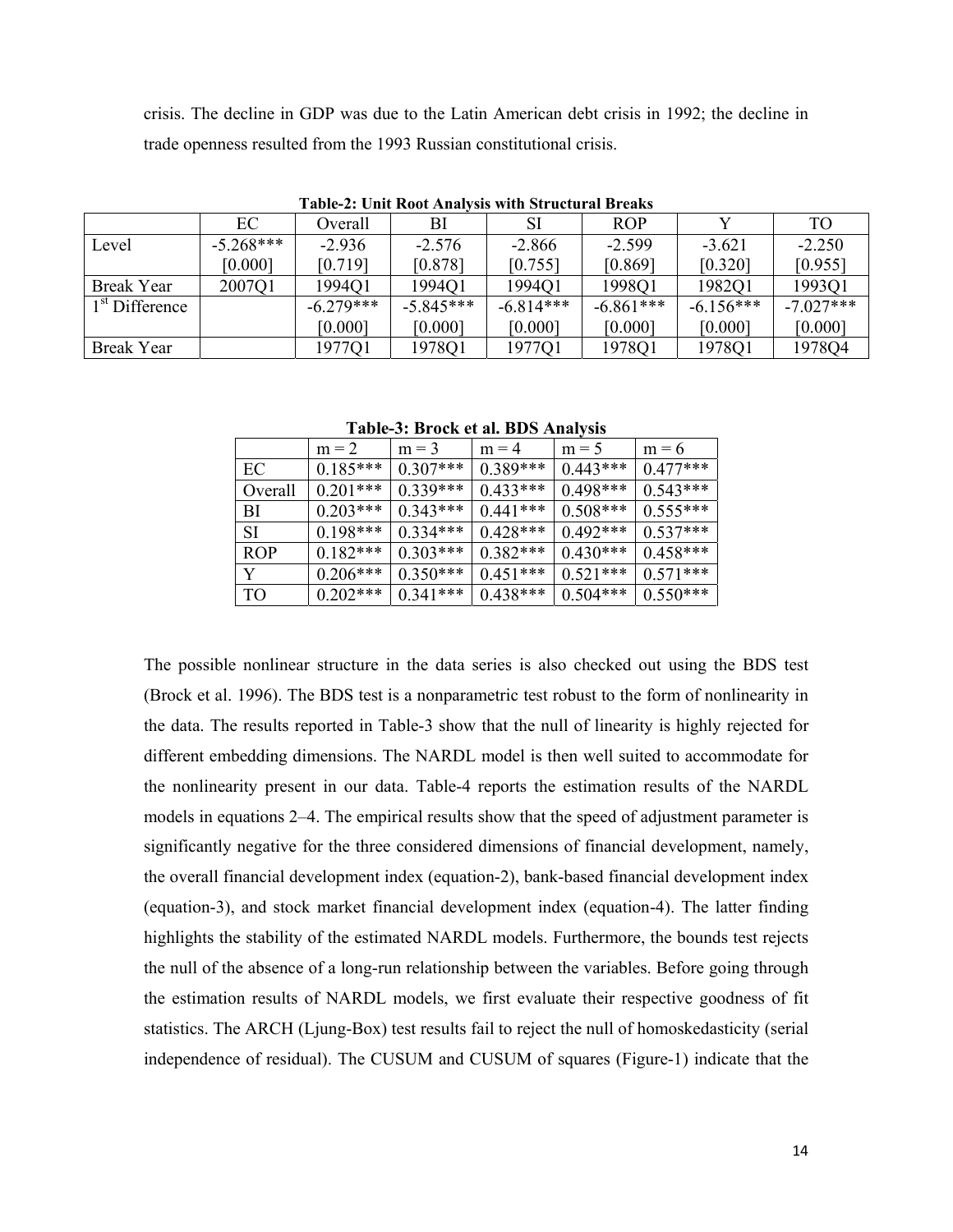structure of the models is stable. Consequently, our estimated models pass the goodness of fit tests and present good quality of fit, with an  $R^2$  exceeding 75%.

| Model 1            |             | Model 2               |             | Model 3                  |             |
|--------------------|-------------|-----------------------|-------------|--------------------------|-------------|
| Intercept          | $0.790***$  | Intercept             | $0.764***$  | Intercept                | $0.791***$  |
|                    | (0.149)     |                       | (0.153)     |                          | (0.149)     |
| $EC_{t-1}$         | $-0.104***$ | $EC_{t-1}$            | $-0.101***$ | $EC_{t-1}$               | $-0.104***$ |
|                    | (0.020)     |                       | (0.020)     |                          | (0.020)     |
| $overall_{t-1}^+$  | $0.007**$   | $BI_{t-1}^+$          | 0.014       | $SI_{t-1}$               | $0.008**$   |
|                    | (0.003)     |                       | (0.009)     |                          | (0.003)     |
| $overall_{t-1}^-$  | $-0.012***$ | $BI_{t-1}^-$          | $-0.054*$   | $SI_{t-1}^-$             | $-0.010***$ |
|                    | (0.004)     |                       | (0.032)     |                          | (0.003)     |
| $ROP_{t-1}^+$      | $-0.008***$ | $ROP_{t-1}^+$         | $-0.007**$  | $\overline{ROP_{t-1}^+}$ | $-0.006**$  |
|                    | (0.003)     |                       | (0.003)     |                          | (0.002)     |
| $ROPt-1$           | $-0.003**$  | $ROPt-1$              | $-0.005***$ | $ROPt-1$                 | $-0.004***$ |
|                    | (0.001)     |                       | (0.001)     |                          | (0.001)     |
| $Y_{t-1}^+$        | $-0.011$    | $Y_{t-1}^+$           | 0.002       | $Y_{t-1}^+$              | $-0.008$    |
|                    | (0.017)     |                       | (0.023)     |                          | (0.016)     |
| $Y_{t-1}^{-}$      | $0.158**$   | $Y_{t-1}^{-}$         | 0.105       | $Y_{t-1}^{-}$            | $0.149**$   |
|                    | (0.062)     |                       | (0.077)     |                          | (0.059)     |
| $TO_{t-1}^+$       | $-0.006$    | $TO_{t-1}^+$          | $-0.0003$   | $TO_{t-1}^+$             | $-0.008$    |
|                    | (0.008)     |                       | (0.009)     |                          | (0.008)     |
| $TO_{t-1}^-$       | $0.020*$    | $TO_{t-1}^-$          | $0.027*$    | $TO_{t-1}^-$             | $0.025**$   |
|                    | (0.011)     |                       | (0.014)     |                          | (0.011)     |
| $dEC_{t-1}$        | $0.455***$  | $dE\mathcal{C}_{t-1}$ | $0.469***$  | $dEC_{t-1}$              | $0.453***$  |
|                    | (0.069)     |                       | (0.069)     |                          | (0.070)     |
| $dEC_{t-2}$        | $0.094*$    | $dEC_{t-2}$           | $0.098*$    | $dEC_{t-2}$              | $0.124**$   |
|                    | (0.051)     |                       | (0.054)     |                          | (0.056)     |
| $doverall_t^-$     | $0.028**$   | $dROP_t^-$            | 0.010       | $dSI_t^-$                | $0.039***$  |
|                    | (0.011)     |                       | (0.006)     |                          | (0.010)     |
| $doverall_{t-1}^-$ | $-0.029***$ | $dY_t^+$              | $0.566***$  | $dSI_{t-1}^-$            | $-0.030***$ |
|                    | (0.010)     |                       | (0.118)     |                          | (0.010)     |
| $dROP_t^-$         | 0.007       | $dY_{t-1}^+$          | $-0.388***$ | $dY_t^+$                 | $0.649***$  |
|                    | (0.005)     |                       | (0.118)     |                          | (0.111)     |
| $dY_t^+$           | $0.651***$  | $dY_t^-$              | $0.542***$  | $dY_{t-1}^+$             | $-0.396***$ |
|                    | (0.114)     |                       | (0.159)     |                          | (0.113)     |
| $dY_{t-1}^+$       | $-0.405***$ | $dTO_t^+$             | $0.081***$  | $dY_t^-$                 | $0.623***$  |
|                    | (0.115)     |                       | (0.025)     |                          | (0.106)     |
| $dY_t^-$           | $0.625***$  | dTO <sub>t</sub>      | $0.060*$    | $dY_{t-1}^-$             | $-0.281**$  |
|                    | (0.110)     |                       | (0.035)     |                          | (0112)      |
| $dY_{t-1}^-$       | $-0.294**$  | $dTO^{-}_{t-1}$       | $-0.088***$ | $dTO_t^+$                | $0.082***$  |
|                    | (0.115)     |                       | (0.025)     |                          | (0.022)     |
| $dTO_t^+$          | $0.078***$  |                       |             |                          |             |
|                    | (0.023)     |                       |             |                          |             |
| $D_{t}$            | $-0.003***$ |                       | $-0.002$    |                          | $-0.002$    |
|                    | (0.001)     |                       | (0.002)     |                          | (0.002)     |
| Long-run estimates |             |                       |             |                          |             |

**Table-4: The NARDL Regression Analysis**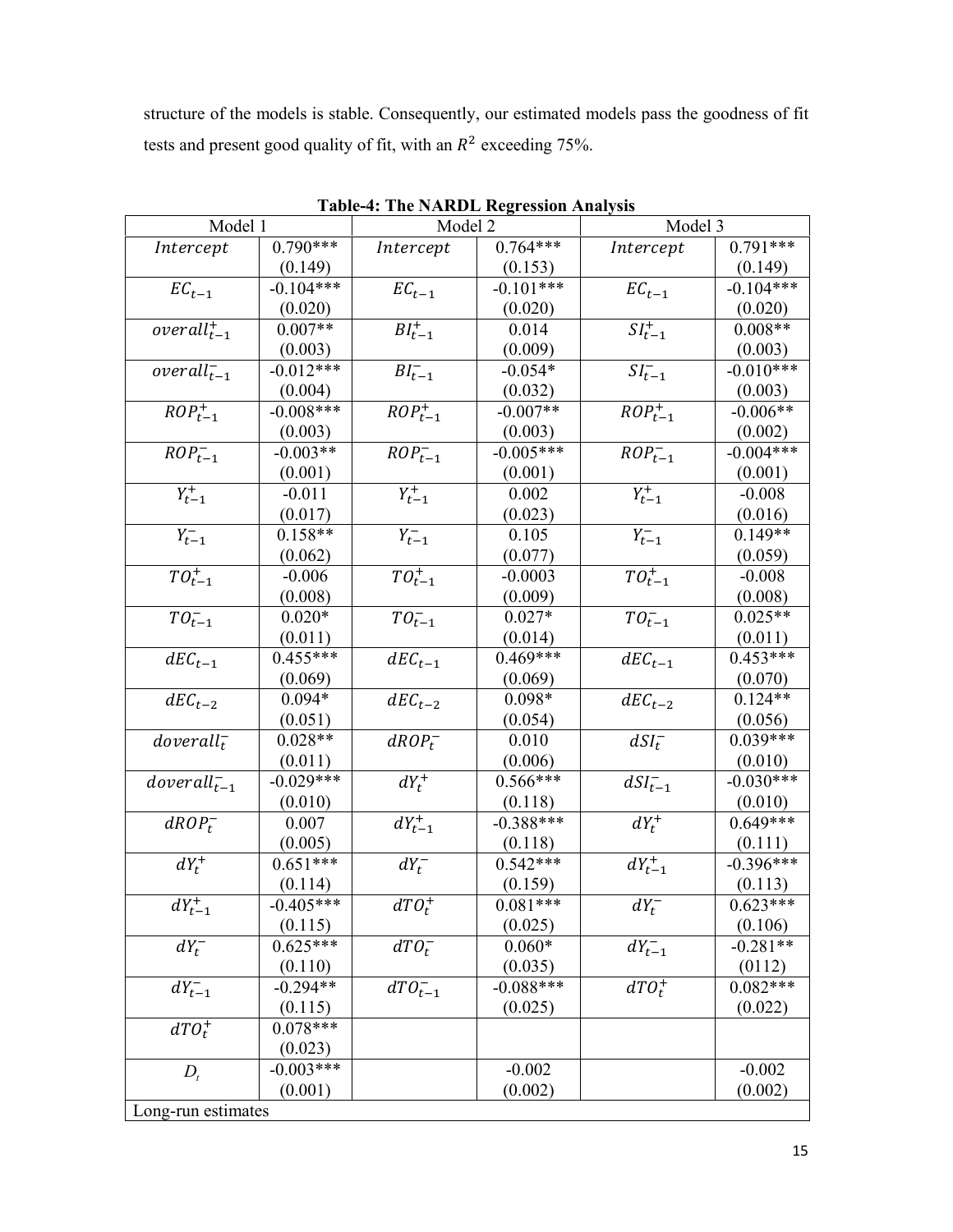| $L_{overall}$ +    | $0.069**$   | $L_{BI}$ +         | 0.144       | $L_{SI}$ +         | $0.079**$   |
|--------------------|-------------|--------------------|-------------|--------------------|-------------|
|                    | (0.028)     |                    | (0.100)     |                    | (0.035)     |
| $L_{overall}$      | $-0.124***$ | $L_{BI^-}$         | $-0.541*$   | $L_{SI}$           | $-0.097**$  |
|                    | (0.037)     |                    | (0.310)     |                    | (0.033)     |
| $L_{ROP^+}$        | $-0.079***$ | $L_{ROP^+}$        | $-0.078**$  | $L_{ROP^+}$        | $-0.062**$  |
|                    | (0.025)     |                    | (0.030)     |                    | (0.024)     |
| $L_{ROP}$          | $-0.027*$   | $L_{ROP}$          | $-0.046***$ | $L_{ROP}$          | $-0.035***$ |
|                    | (0.014)     |                    | (0.016)     |                    | (0.014)     |
| $L_{Y^+}$          | $-0.103$    | $L_{Y}+$           | 0.017       | $L_{Y}+$           | $-0.081$    |
|                    | (0.172)     |                    | (0.225)     |                    | (0.154)     |
| $L_{Y^-}$          | $1.516***$  | $L_{Y^-}$          | 1.042       | $L_{Y^-}$          | 1.435***    |
|                    | (0.475)     |                    | (0.666)     |                    | (0.462)     |
| $L_{TO^+}$         | $-0.054$    | $L_{TO^+}$         | $-0.004$    | $L_{TO^+}$         | $-0.077$    |
|                    | (0.080)     |                    | (0.088)     |                    | (0.081)     |
| $L_{TO^-}$         | 0.192       | $L_{TO^-}$         | $0.267**$   | $L_{TO^-}$         | $0.237**$   |
|                    | (0.105)     |                    | (0.133)     |                    | (0.102)     |
| Model diagnostics  |             |                    |             |                    |             |
| $Adj. R^2$         | 0.786       | $Adj. R^2$         | 0.753       | $Adj. R^2$         | 0.788       |
| <b>AIC</b>         | $-8.498$    | <b>AIC</b>         | $-8.362$    | <b>AIC</b>         | $-8.538$    |
| <b>SIC</b>         | $-8.115$    | <b>SIC</b>         | $-7.998$    | <b>SIC</b>         | $-8.153$    |
| ARCH(2)            | 1.150       | ARCH(2)            | 1.873       | ARCH(2)            | 1.891       |
|                    | $[0.319]$   |                    | $[0.392]$   |                    | [0.388]     |
| Q(2)               | 1.355       | Q(2)               | 1.291       | Q(2)               | 0.882       |
|                    | [0.508]     |                    | [0.524]     |                    | [0.643]     |
| <b>CUSUM</b>       | Stable      | <b>CUSUM</b>       | Stable      | <b>CUSUM</b>       | Stable      |
| CUSUM <sup>2</sup> | Stable      | CUSUM <sup>2</sup> | Stable      | CUSUM <sup>2</sup> | Stable      |
| $F - bounds$ test  | 5.118***    | $F -$ bounds test  | 4.383***    | $\boldsymbol{F}$   | 4.785***    |
|                    |             |                    |             | – bounds test      |             |

In the long-run positive and negative changes of overall financial development and stock market financial development lead to an increase in renewable energy consumption. This signifies the effectiveness of the financialization channel to boost renewable energy consumption in the U.S. The report by Mendelsohn and Feldman (2013) states the possible effectiveness of public capital vehicles to boost renewable energy sector in the U.S., and this was reinstated in the recent report by Bloomsberg (Rathi and Hodges, 2020). Therefore, the public financing mechanism and the channelization of green financing through financial market might have a catalytic impact on renewable energy consumption. Hence, any slump in this financing mechanism might have a dampening impact on renewable energy consumption. This segment of the results extends the findings of Mazzucato and Semieniuk (2018) and Zafar et al. (2019).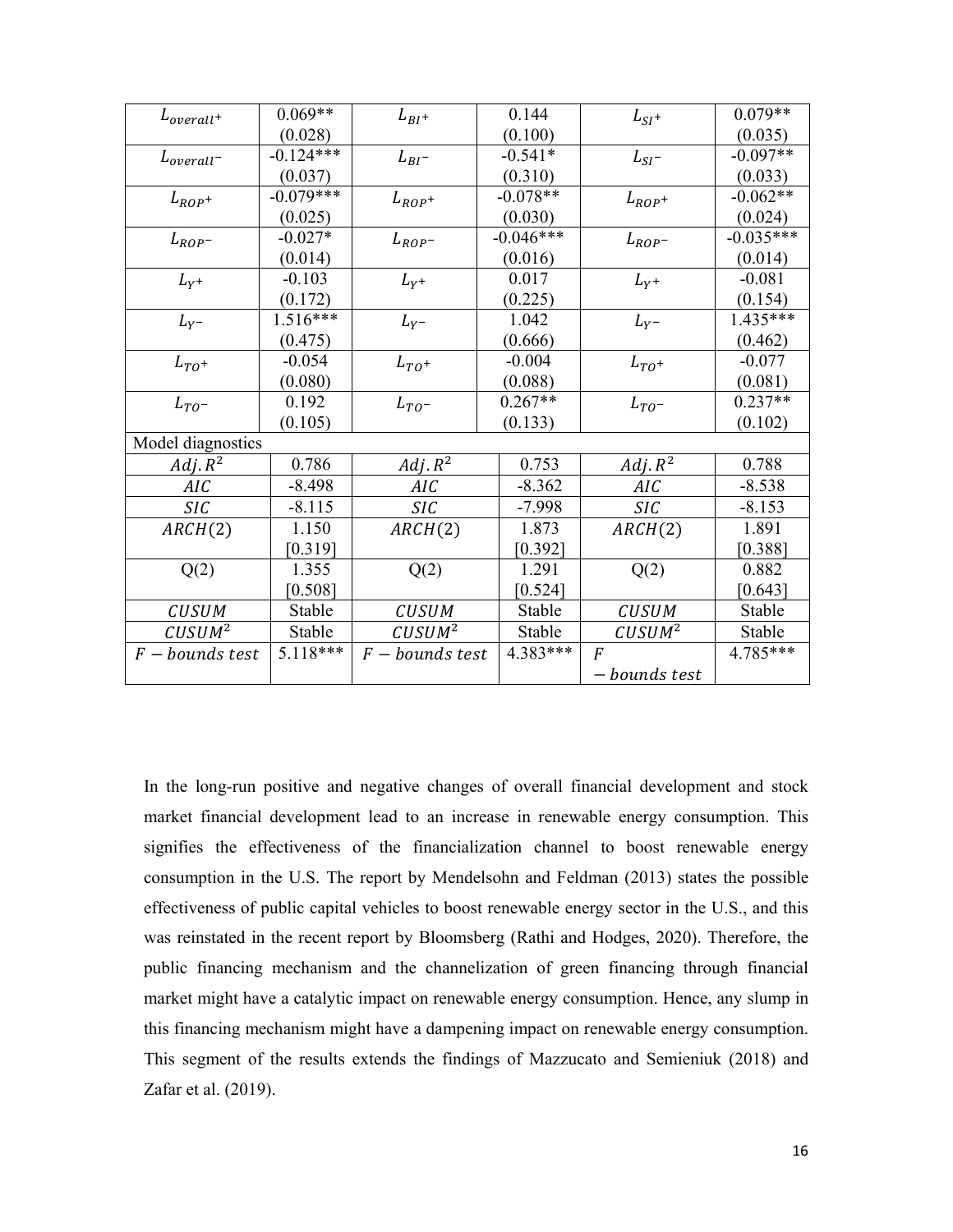

**Figure-1: CUSUM and CUSUM²**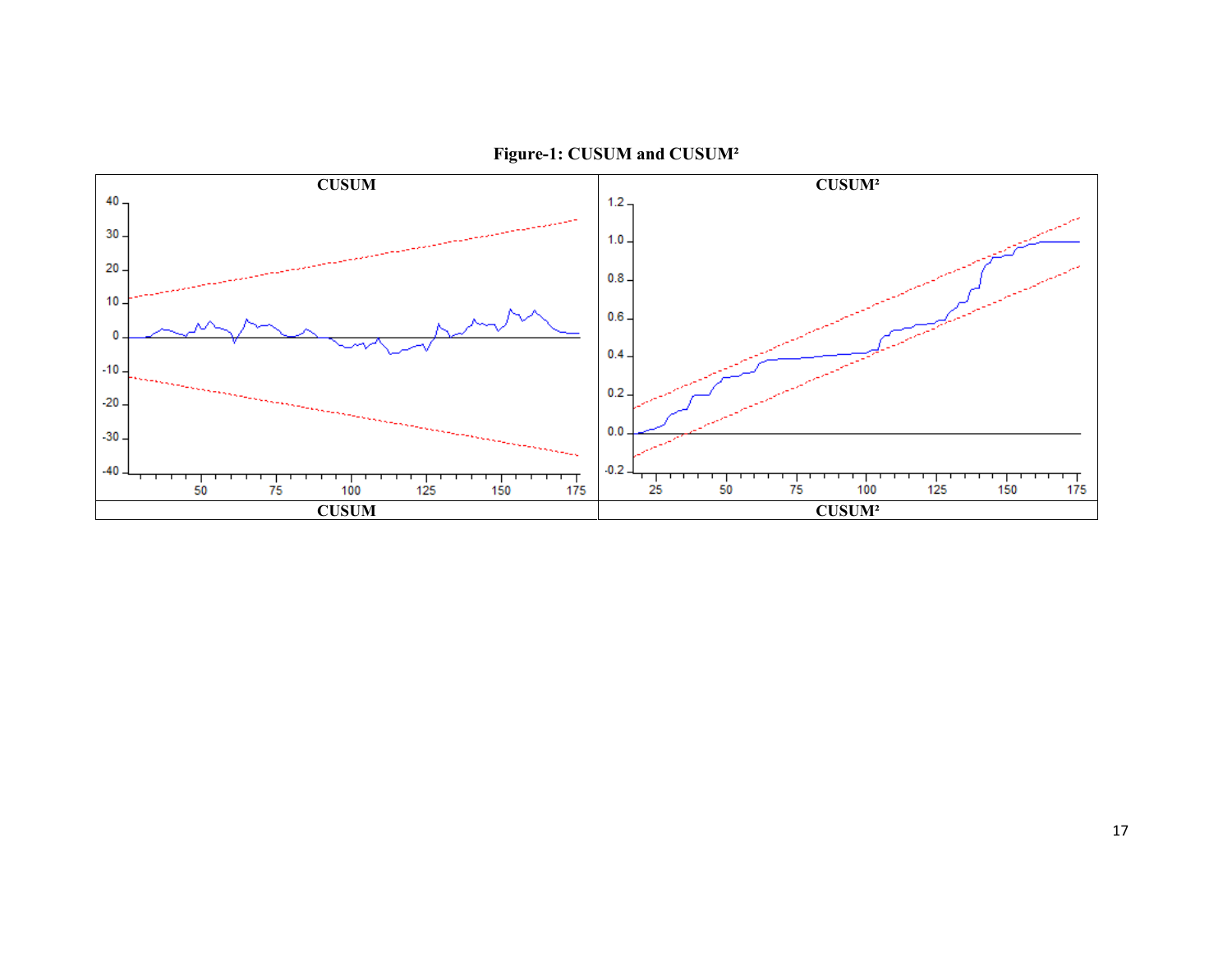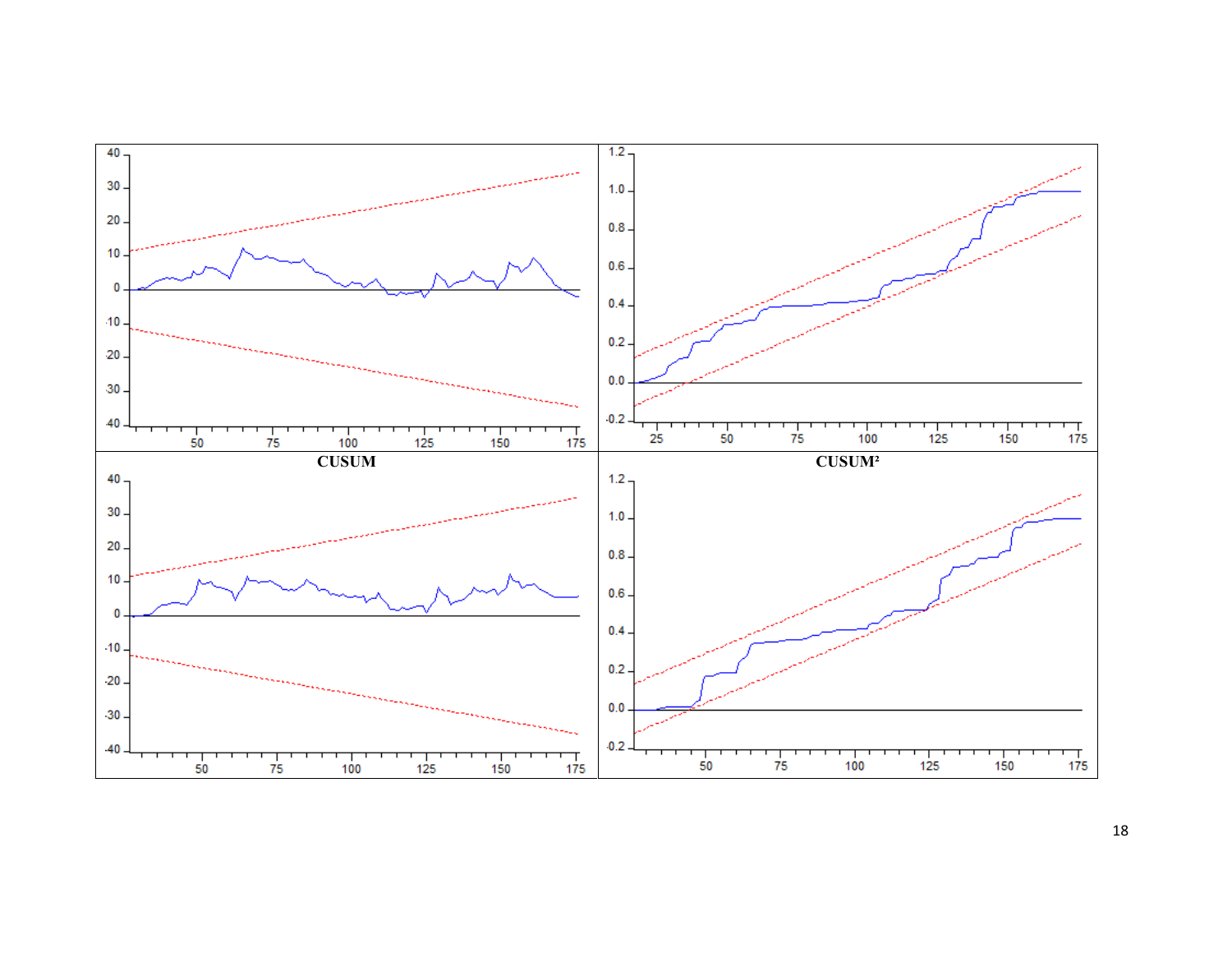In contrast, only negative change of bank-based financial development rises renewable energy consumption. The latter does not react to an increase in bank-based financial development. The empirical results also show that increases in real oil prices reduce renewable energy consumption; in contrast, decreased oil prices increase renewable energy consumption. It is worth noting that the Wald test for long-run asymmetry highly rejects the null of symmetry for overall and stock market-based financial development indices. It also rejects the null of symmetry for the bank-based financial development index at the 5% level. Contrariwise, the Wald test for long-run asymmetry fails to reject the null of the symmetric effect of real oil prices on renewable energy consumption regardless of the measure of financial development included in the model (Table-5). The financing mechanism of renewable energy consumption in the U.S. is largely driven by financial market and public finance mechanism and is less dependent on banking channel. In this regard, the case of *Green Banking* mechanism in the U.S. needs to be mentioned, which was introduced in the U.S. during 2008. In the subsequent year, a similar concept referred to as the *American Clean Energy and Security Act* was proposed, but eventually, it was declined by the Senate (Parrish, 2021). Consequently, the diffusion of Green Banking mechanism was restricted to state-level only, and the prominence of this channel was not visible until 2015 (Connecticut Green Bank, 2016). Therefore, it can be assumed that the banking sector will have no or insignificant impact on renewable energy consumption. However, the impact of real oil prices demonstrates high oil prices' elasticity of demand of the manufacturing sector. As a result, during the high oil prices regime, the dependence on renewable energy goes up, while during the low oil prices regime, the dependence on crude oil goes up. Given this evidence, the environmental unsustainability of the manufacturing sector is surfaced. The recent report by EIA (2020) substantiates this claim, which was already stated in the Sustainable Development Goals Report 2018 concerning the U.S. (SDSN, 2018). In both these reports, the manufacturing sector of the U.S. has been criticized for having substantial crude oil dependence. This segment of the findings extends the results obtained by Troster et al. (2018).

It is also lit that increases in real GDP and trade openness do not cause any change in renewable energy consumption. However, negative variations of real GDP cause renewable energy consumption to fall in a model including overall and stock market financial development indices; they do not impact renewable energy consumption when bank-based financial index is accounted for. This impact is found to be asymmetric for models including overall and stock-based financial development indices while symmetric for a model including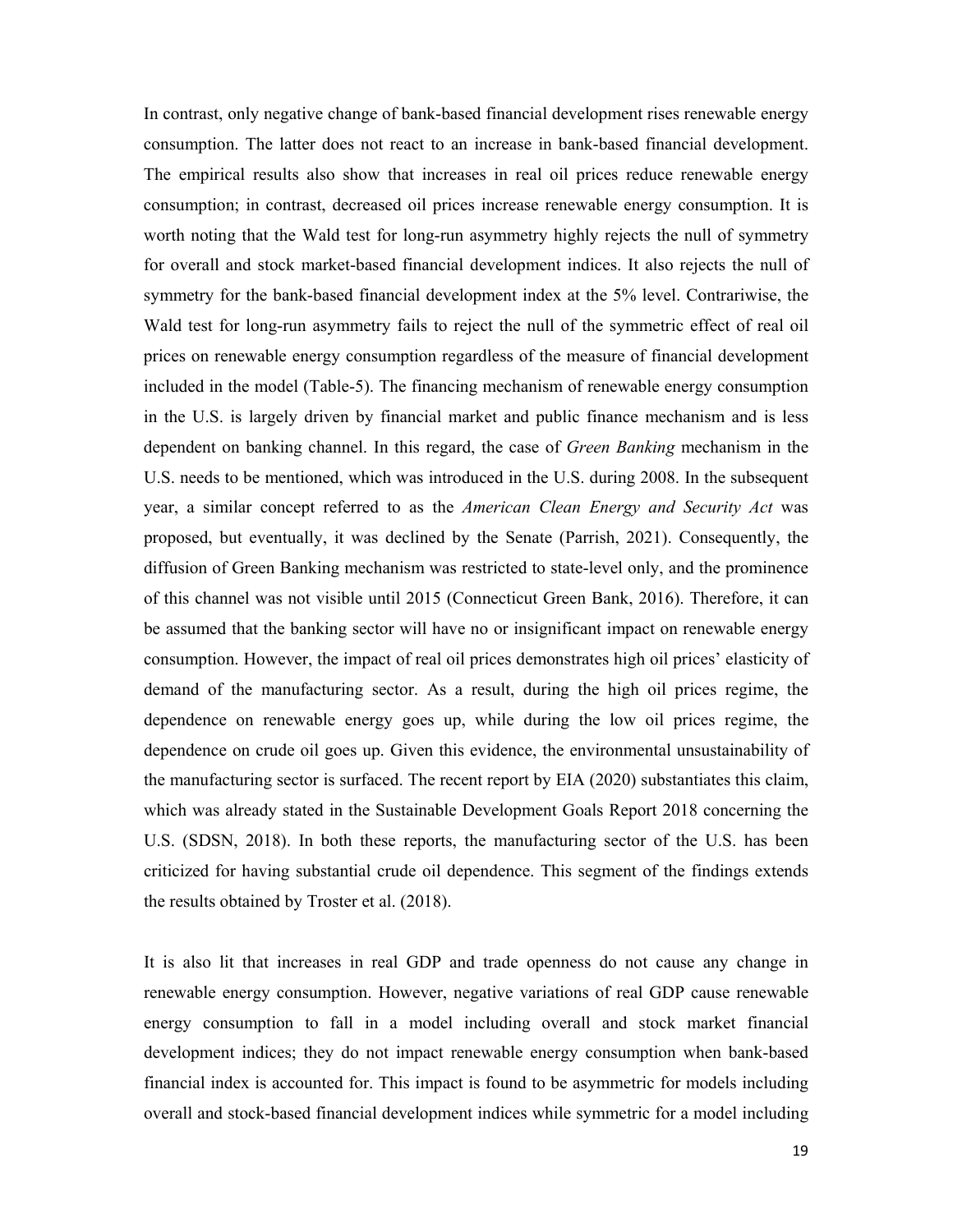bank-based financial development index (Table-5). Negative changes of trade openness have a similar impact on renewable energy consumption for models including bank-based and stock market financial development index, respectively. The trade openness asymmetric effect on renewable energy consumption is recorded in a model including only the stock-based financial development measure (Table-5). These two segments of the results complement the findings of the previous two sections. While the manufacturing sector demonstrates its environmentally unsustainable nature, trajectories of economic growth and trade openness also show similar patterns. This traces back to the classic debate on *Limits to Growth* initiated by the Club of Rome economists (Meadows et al. 1972). The economic growth pattern in the U.S. is largely dependent on fossil fuel-based solutions, and a recent critique by the United Nations Foundation stresses this issue (Brown and Rasmussen, 2020). And while economic growth is discussed, the impact of trade openness should be discussed in conjunction with the impact of economic growth. A recent study by Menton et al. (2020) shows the unsustainable trade pattern of the U.S., and this issue has been highlighted in the latest industry-oriented SDG progress report, as well (UNDP, 2020). In the wake of these events, it becomes evident that a financial market-oriented greening mechanism might be a pathway to realign economic growth and trade patterns of the U.S. for ascertaining sustainable development.

Turning to the analysis of the short-run influence of financial development, real oil prices, real GDP, and trade openness on renewable energy consumption, findings in Table-4 indicate that past levels of renewable energy consumption exert a positive effect on its current level. Moreover, this effect is positive at one-lagged and two-lagged periods, with a lower impact at the two-lagged period. Regarding the impact of financial development on renewable energy consumption, results are dependent on the considered dimension of financial development. In particular, positive and negative changes of bank-based financial index do not impact current levels of renewable energy consumption. Similarly, renewable energy consumption is insensitive to positive changes in the overall financial development index and stock-based financial development index. However, past overall financial development index and stock market financial development index have a positive (negative) contemporaneous (one-period lagged) effect on renewable energy consumption.

To sum up, the overall financial development index has a negative cumulative short-run effect, whereas stock market-based financial development index has a positive cumulative short-run effect on renewable energy consumption. The impact of renewable energy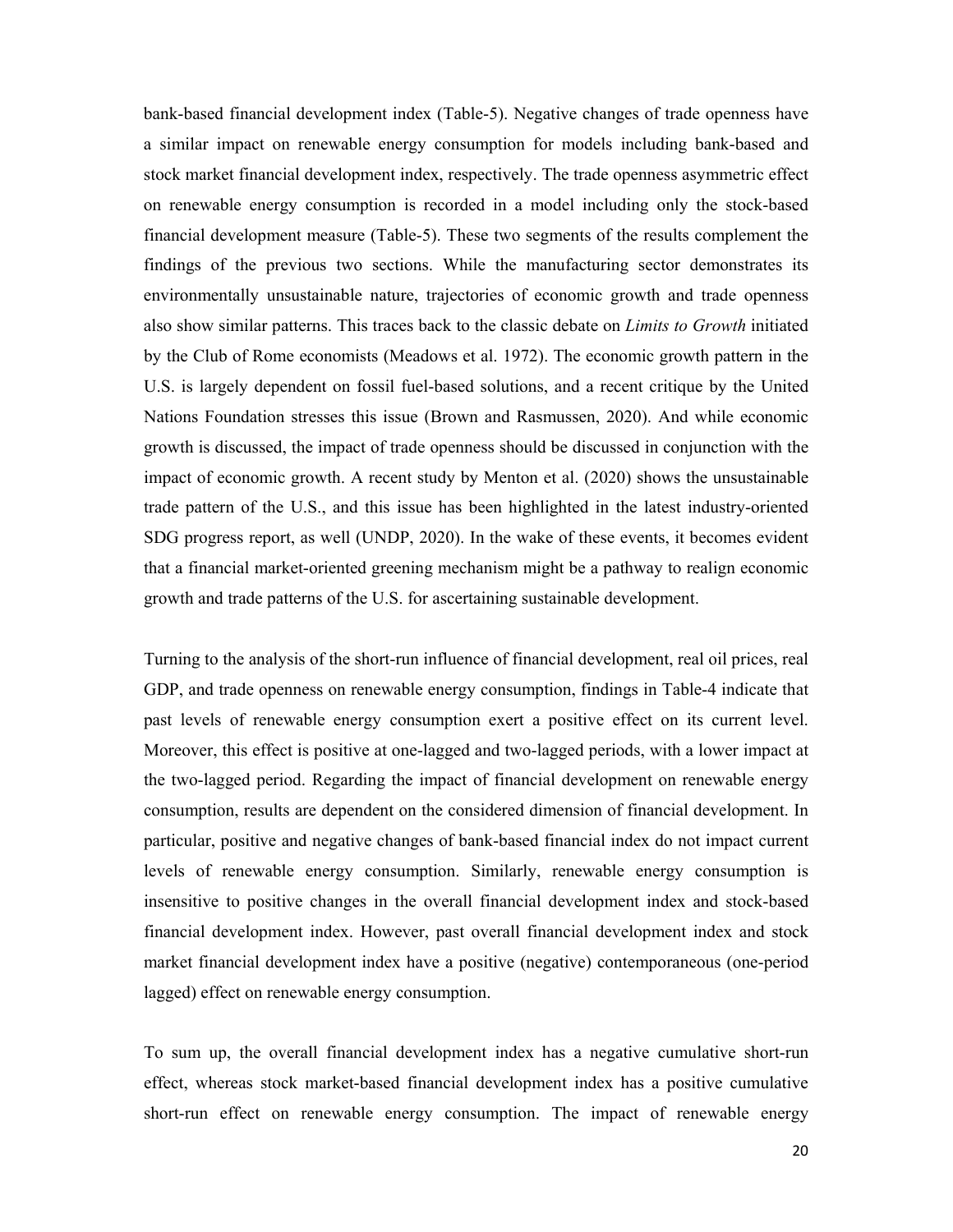consumption in the U.S. is gradually getting prominence, and the positive impact of lagged values of renewable energy consumption substantiates this argument. This shows the growing potential of renewable energy consumption in the U.S., which might leverage policymakers in improving environmental quality and sustaining economic growth patterns. However, in order for financialization channels to gain full potential, a certain time is required, as its impact on renewable energy consumption is indirect. Moreover, during the initial implementation phases, the inertia to transform energy sources might be reflected by the negative impact of financialization on renewable energy consumption. Green financing through the stock market might be used as a short-term tax-saving instrument and create a positive environmental externality. Shahbaz et al. (2021) demonstrated this in the Indian context.

| Variables  | Model 1 (overall) |           | Model 2 (BI) |            | Model 3 (SI) |           |  |
|------------|-------------------|-----------|--------------|------------|--------------|-----------|--|
|            | LR                | <b>SR</b> | LR           | <b>SR</b>  | LR           | <b>SR</b> |  |
| <b>FD</b>  | $12.481***$       | 0.007     | $6.481**$    | $5.415**$  | 9.347***     | 0.017     |  |
|            | [0.000]           | [0.932]   | [0.037]      | [0.022]    | [0.002]      | [0.897]   |  |
| <b>ROP</b> | 2.738             | 1.247     | 0.799        | $9.413***$ | 0.796        | 1.346     |  |
|            | [0.100]           | [0.264]   | [0.371]      | [0.003]    | [0.372]      | [0.248]   |  |
| Y          | $7.679***$        | 0.040     | 2.134        | 0.401      | $6.958***$   | $3.966**$ |  |
|            | [0.006]           | [0.841]   | [0.144]      | [0.528]    | [0.008]      | [0.049]   |  |
| <b>TO</b>  | 2.649             | 2.016     | 2.354        | $3.826*$   | 4.318**      | 5.587**   |  |
|            | [0.104]           | [0.156]   | [0.125]      | [0.053]    | [0.038]      | [0.020]   |  |

**Table-5: Wald Test for Long-Run and Short-Run Asymmetry** 

The short-run impact of real oil prices on renewable energy consumption is related to the nature of financial development introduced in the model. Indeed, renewable energy consumption does not react to an increase in real oil prices. Nevertheless, renewable energy consumption reacts positively and significantly to a decline of real oil prices in conjunction with the overall financial development index. In addition, renewable energy consumption is responsive to positive and negative changes in economic growth at different lagged periods. On the one hand, the cumulative short-run effect of positive economic growth changes is positive in models including overall, bank-based, and stock market-based financial development. On the other hand, negative economic growth has a cumulative positive effect on renewable energy consumption regardless of the considered measure of financial development. As for the short-run impact of trade openness on renewable energy consumption, results reported in Table-4 suggest that a rise of trade openness dictates renewable energy consumption to indiscriminately increase regardless of the measure of financial development employed. Conversely, a fall of trade openness has a negative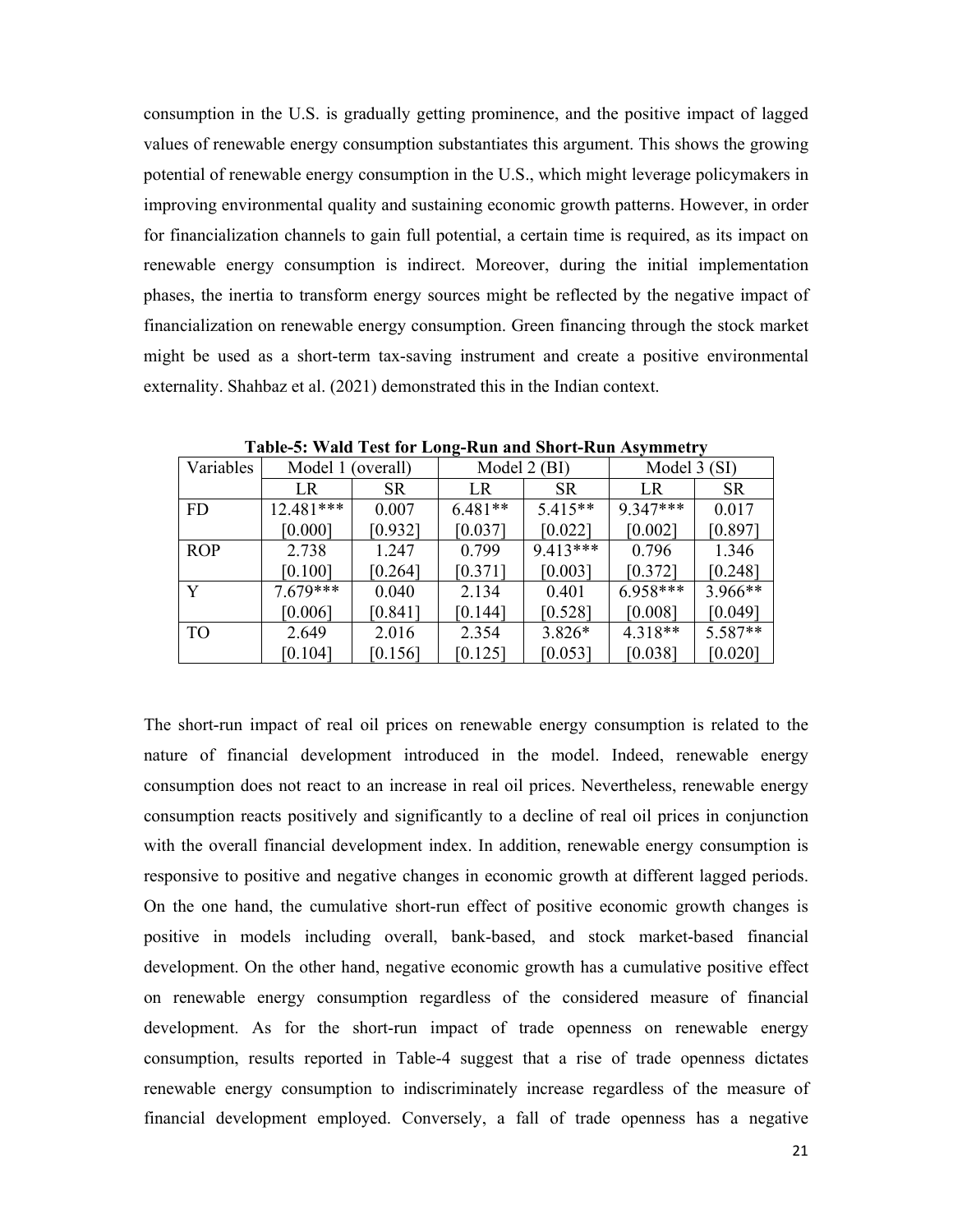cumulative short-run cumulative effect on renewable energy consumption in a model including bank-based financial development. The empirical findings in Table-5 show that, in the short run, only in models including bank-based financial development index and stock market financial development index that explanatory variables exert an asymmetric effect on renewable energy consumption. More precisely, the Wald test rejects the null of symmetry for bank-based financial development index and real oil prices at the 5% and 1% level, respectively, and for trade openness at the 10% level. Similarly, in a model including the stock market financial development index, the Wald test rejects the null of symmetry for economic growth and trade openness at the 5% significance level.

The adjustment paths towards a new long-run equilibrium following a one unit positive and negative change of explanatory variables are depicted in Figure-2. The red bold dashed line asymmetry curve represents the asymmetry curve, a linear combination of the positive and negative shock effects. The continuous (dashed) black line depicts the effect of a one-unit positive shock; the dashed black line represents the effect of a one-unit negative shock. The dotted red lines represent the lower and upper limits of 95% confidence interval for asymmetry.

Overall, Figure-2 shows that positive and negative changes in financial development measures cause renewable energy consumption to move up. Furthermore, there is a greater reaction of renewable energy consumption to the negative changes of financial development measures than the positive changes. A cumulative significant positive adjustment is observed for overall and stock-based financial development measures. However, the cumulative adjustment following a one-unit shock of bank-based financial development is insignificant. The new equilibrium state is reached after 10 quarters. The adjustment towards a new equilibrium state following a one-unit shock of real oil prices is significantly negative during three quarters in models including overall and bank-based financial development measures, whereas it is insignificant in models including stock-based financial development measure. In contrast, the cumulative adjustment after a one-unit shock of real GDP becomes significantly negative starting from quarter 5 onwards regardless of financial development measure considered in the model. Lastly, the cumulative adjustment resulting from a one-unit shock of trade openness is significantly positive after one quarter and vanishes afterward in a model including overall financial development. In contrast, it becomes significantly negative starting from quarter 9 onwards in models including stock-based financial development measure.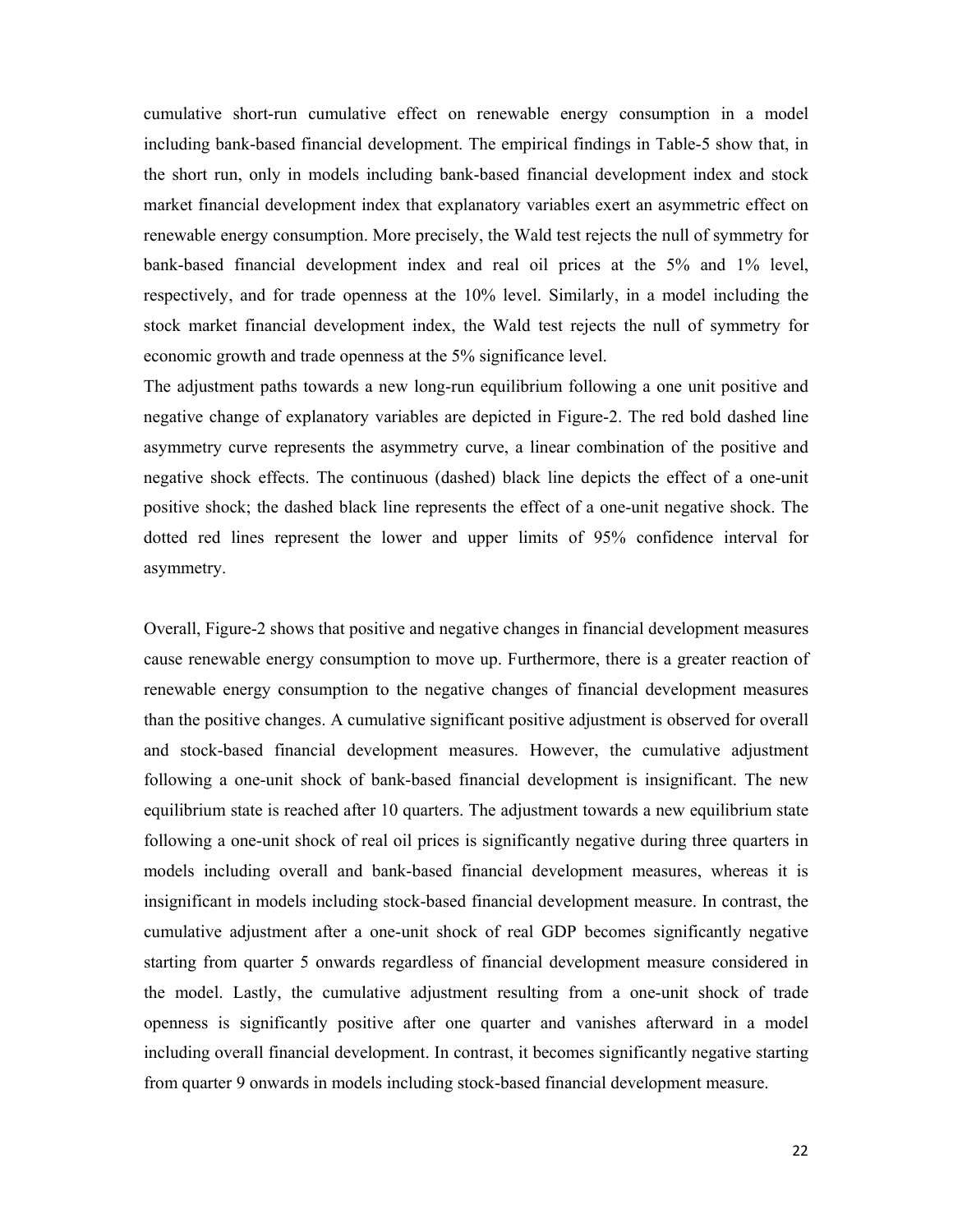

**Figure-2: Dynamic Multipliers**

23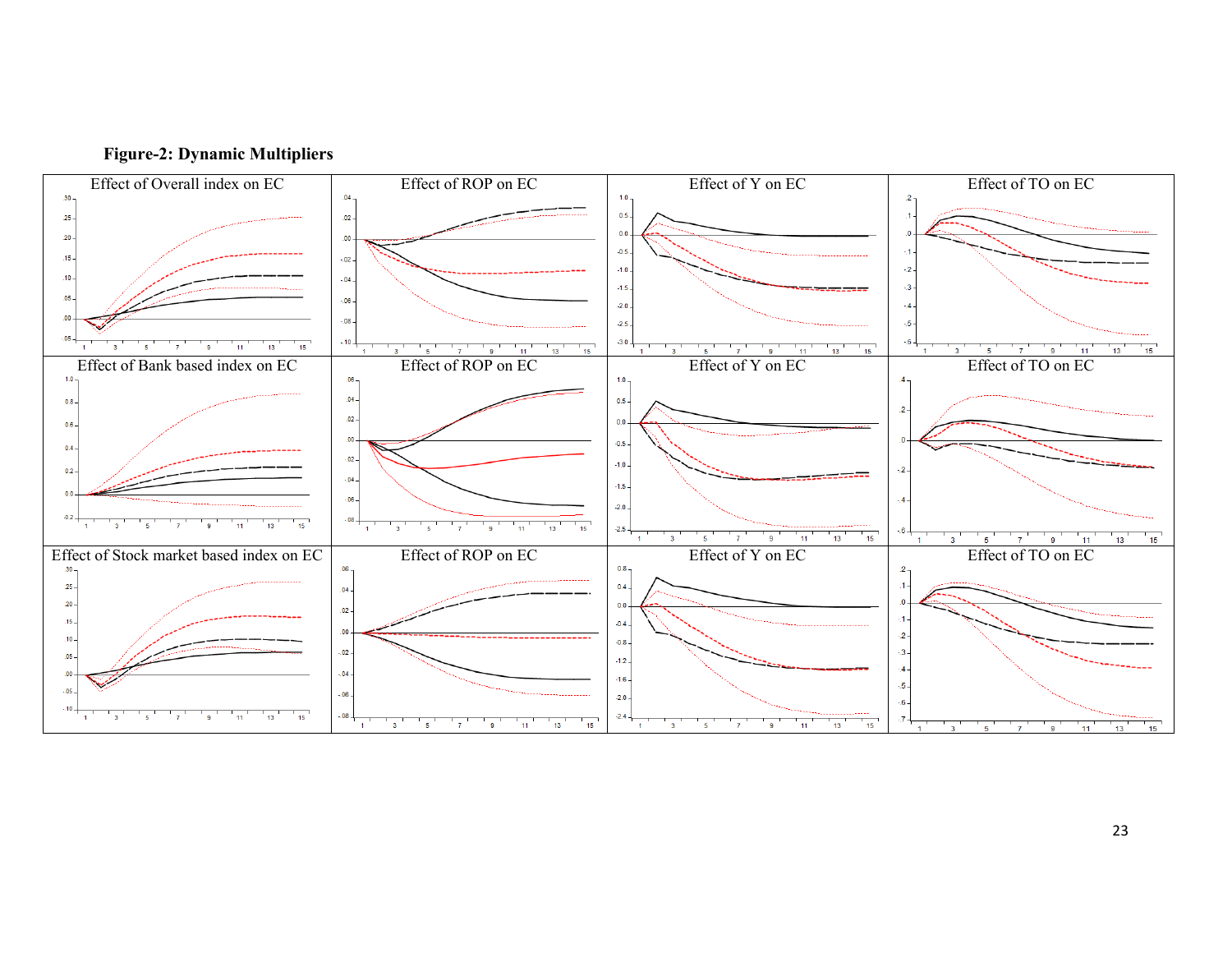#### **V. Conclusion and Policy Implications**

The manufacturing sector in the U.S. seems to be inelastic towards oil prices. As such, policymakers need to ponder the possibilities of import substitution for crude oil while gradually removing the subsidies on domestic production of crude oil. This policy move will gradually reduce oil's dependence on the economy. However, this policy move should not be carried out overnight, as the renewable energy sector might be incapable of catering to surplus energy demand. Therefore, this policy move needs to be implemented in a phased manner so that the energy-driven economic growth pattern remains unharmed. During the initial phase, the government must provide renewable energy solutions to industrial sector at a pro-rata rate; financial institutions can be directed to provide loans and advances to access those solutions. However, the rate of interest on borrowing needs to be discriminatory, and this discrimination might be based on carbon footprint of firms. It will put pressure on polluting firms to adopt renewable energy solutions while comparatively incentivizing cleaner firms. While carrying out this exercise, reliance on public finance and green bonds should be emphasized, as these two modes of financialization have been preferred by industrial sector. This phase aims to initiate the fossil fuel replacement process in the economy, based on financialization channels.

Once this phase is implemented, policymakers need to enhance the scope of financial development so as to catalyze the diffusion of renewable energy solutions across the nation. In order to achieve this, policymakers need to strengthen the bank-based financialization channel. One of the major reasons behind this policy move is to protect the sectors from market volatility arising out of the demand-supply considerations in stock-market-led financialization. Moreover, the small and medium-scale enterprises will be benefitted from the ease of access to bank-based finances, and it might have a multiplier effect on the economy. Once access to finances is enhanced, the firms will be able to achieve economies of scale, and it will further help them achieve cost-effectiveness in international market. Once these policy initiatives are implemented, the U.S. economy will be benefitted from several aspects. First, the gradual reduction in the dependence on fossil fuel-based solutions will help them achieve a sustainable energy future, where energy will be green and cost-effective. Thus, it will help the U.S. progress towards achieving the objectives of SDG 7, i.e., affordable and clean energy. Second, by reducing the dependence on fossil fuel-based solutions, the U.S. can improve environmental quality by reducing ambient air pollution levels and protecting biodiversity. These will help the U.S. progress towards achieving the objectives of SDG 13, i.e., climate action. Third, reducing dependence on crude oil will help policymakers improve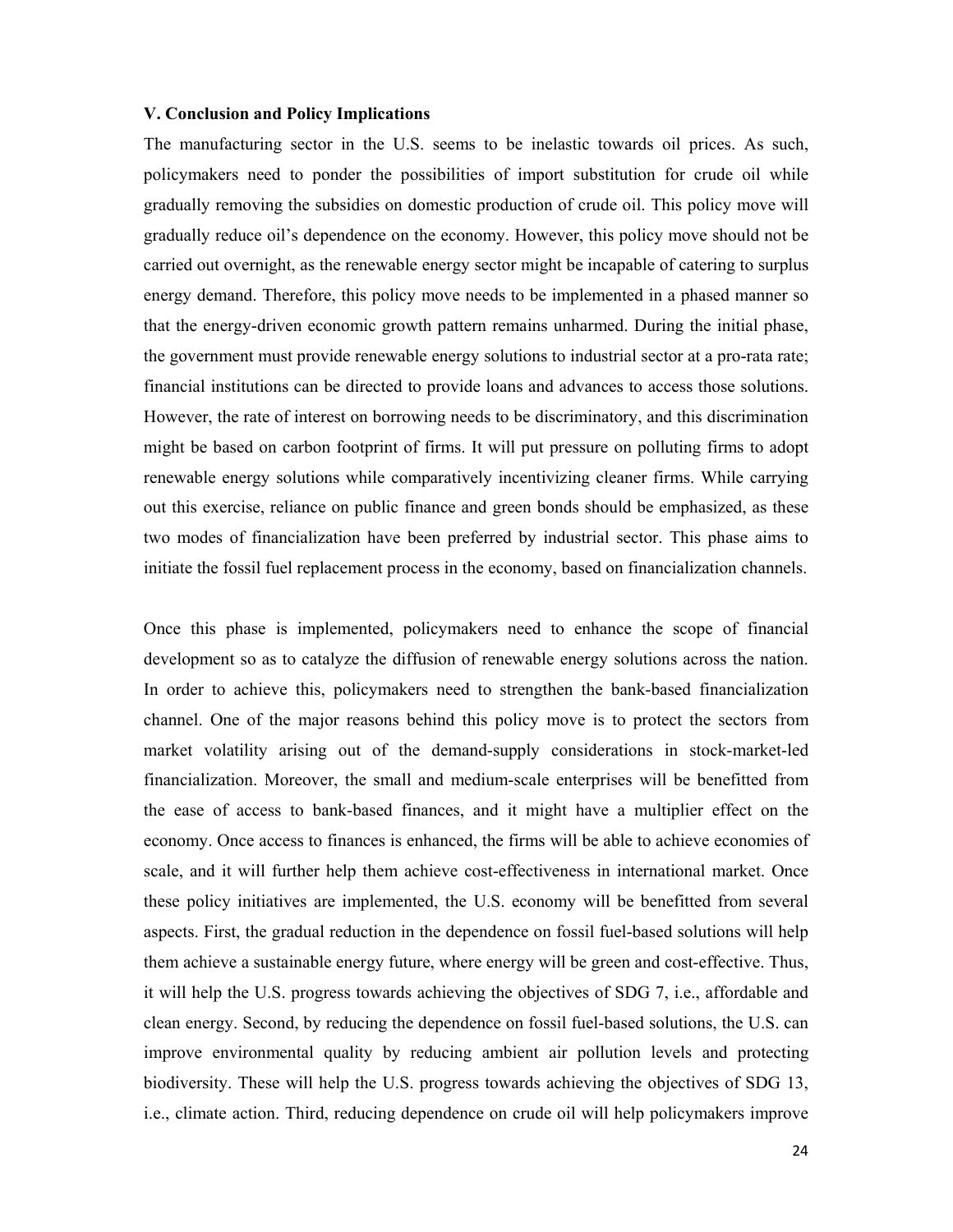trade balance, thereby protecting the economy from possible fluctuations in the global crude oil market. Fourth, easing access to finance will help the industrial sector create more jobs, which will help the economy grow while bringing further improvements to the livelihood pattern of its citizens. This will help the U.S. progress towards achieving the objectives of SDG 8, i.e., decent work and economic growth.

While the core policy framework can be derived directly from the results obtained in the study, certain extrapolation of the results can be carried out to derive the tangential policy framework, which might be used to cushion the core policy framework. This policy framework will be based on the two phases of the core policy framework, with the objective of sustaining them. While policymakers need to focus on strengthening the financialization channels, without proper research and development facilities within the nation, the diffusion of renewable energy solutions might not be effective. Along with this, a sense of environmental awareness and the benefits of renewable energy should be manifested among the citizens. In order to achieve this, policymakers need to bring certain transformations in educational curricula so that the future labor force can be well-aware of green technologies and environmental protection from an early age. This move might help policymakers to foster the ecology of innovation at a grassroots level. Furthermore, policymakers need to encourage people-public-private partnerships in creating new green jobs based on the creation and diffusion of renewable energy solutions, as renewable energy generation infrastructure must be enhanced to commensurate future energy demands. Once this policy framework is in place, the core policy framework might achieve its intended objectives.

As the policy frameworks are recommended, it is needed to mention the policy caveats and assumptions, without which the policy frameworks might not produce the intended outcome. First, the import duties and subsidies on crude oil should not be relaxed, as it might revert the energy generation scenario developed by far. Second, while the renewable energy-generation sector is boosted, it will create excess pressure on traditional fossil fuel-based energy generation sector. This pressure might bring about unemployment in that sector. Hence, policymakers might intervene to tackle this situation by providing adequate vocational rehabilitation facilities to surplus labor so that they can be employed in the growing renewable energy generation sector. This initiative will help the economy in maintaining social order. Third, legislation concerning environmental protection and property rights should be made stringent to stop the unwarranted depletion of natural resources. Fourth, policies towards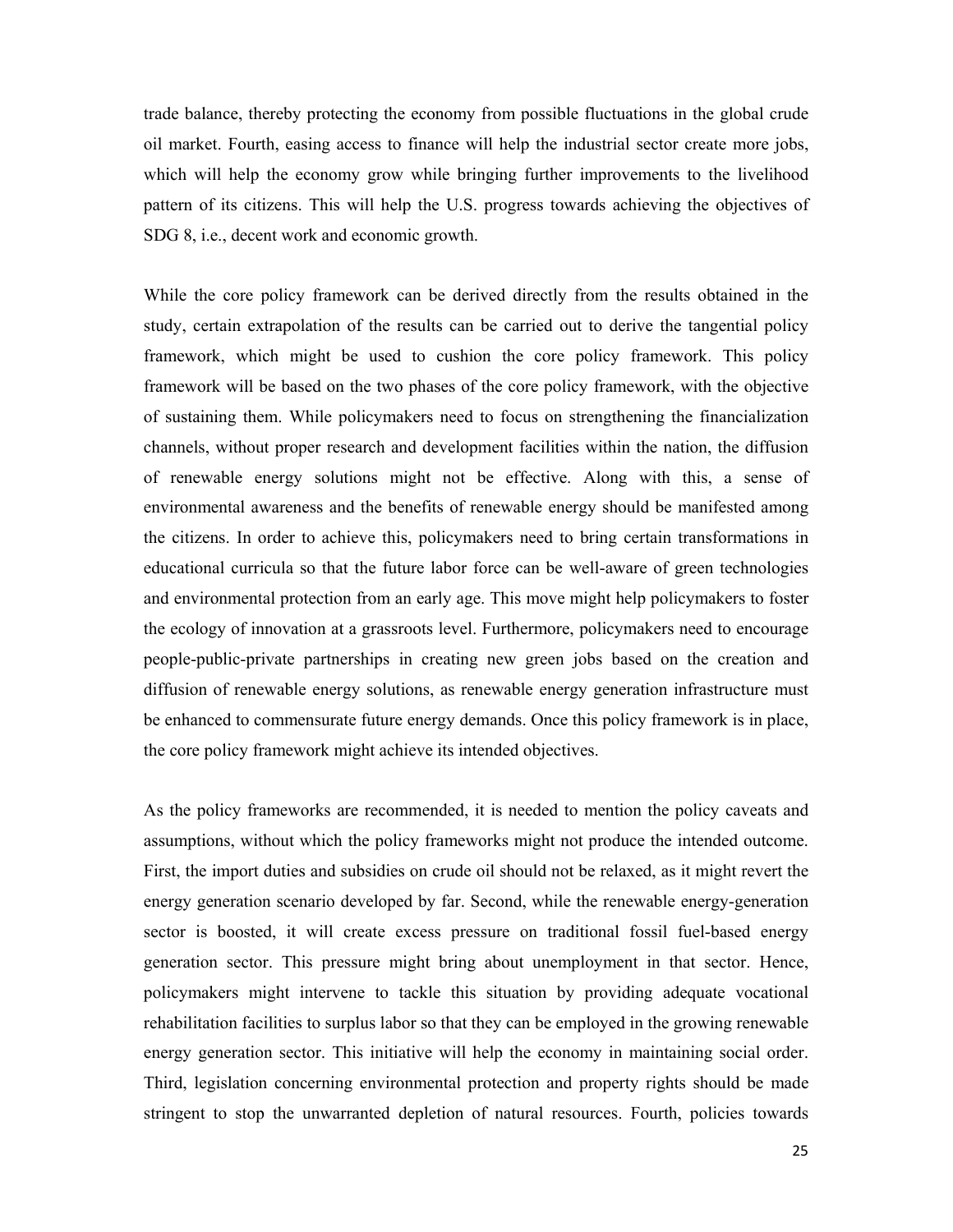increasing the availability of finances to renewable energy sector and consequently to green finance through financial development represent an important step for promoting technological development in this sector, possibly playing a crucial role in achieving environmental sustainability. This could be achieved through the development of biomass and non-biomass renewable technologies. Fifth, the development of technologies using renewable energy sources allows assorting the energy balance and expands energy security, reducing dependence on conventional fuels and greenhouse gases. Energy technologies can help decrease dependence on imported fossil fuels, improve air quality, and secure healthy households. Overall, energy technologies have a threefold advantage as it helps rising access to energy security, increasing economic growth, and reducing unemployment.

In concluding the study, it is necessary to mention that no policy framework is absolute or allencompassing, and the policy framework suggested in the study is not an exception. Given the boundary of the research question, this study has only looked into the impacts of various financialization channels. The policy framework could have been enriched by considering the sectoral aspects and the facades of energy innovation; therein lies the study's limitations. While saying this, it is also needed to remember that this policy framework can cater to the other developed nations as a baseline approach, which is struggling to attain energy security through renewable energy solutions. This policy framework can flexibly be redesigned in accordance with the contextual setting, and bringing about this policy-level generalizability aspect is the contribution of the present study. Future research in this area should consider aspects of international trade, energy innovation, and sector-specific dynamics.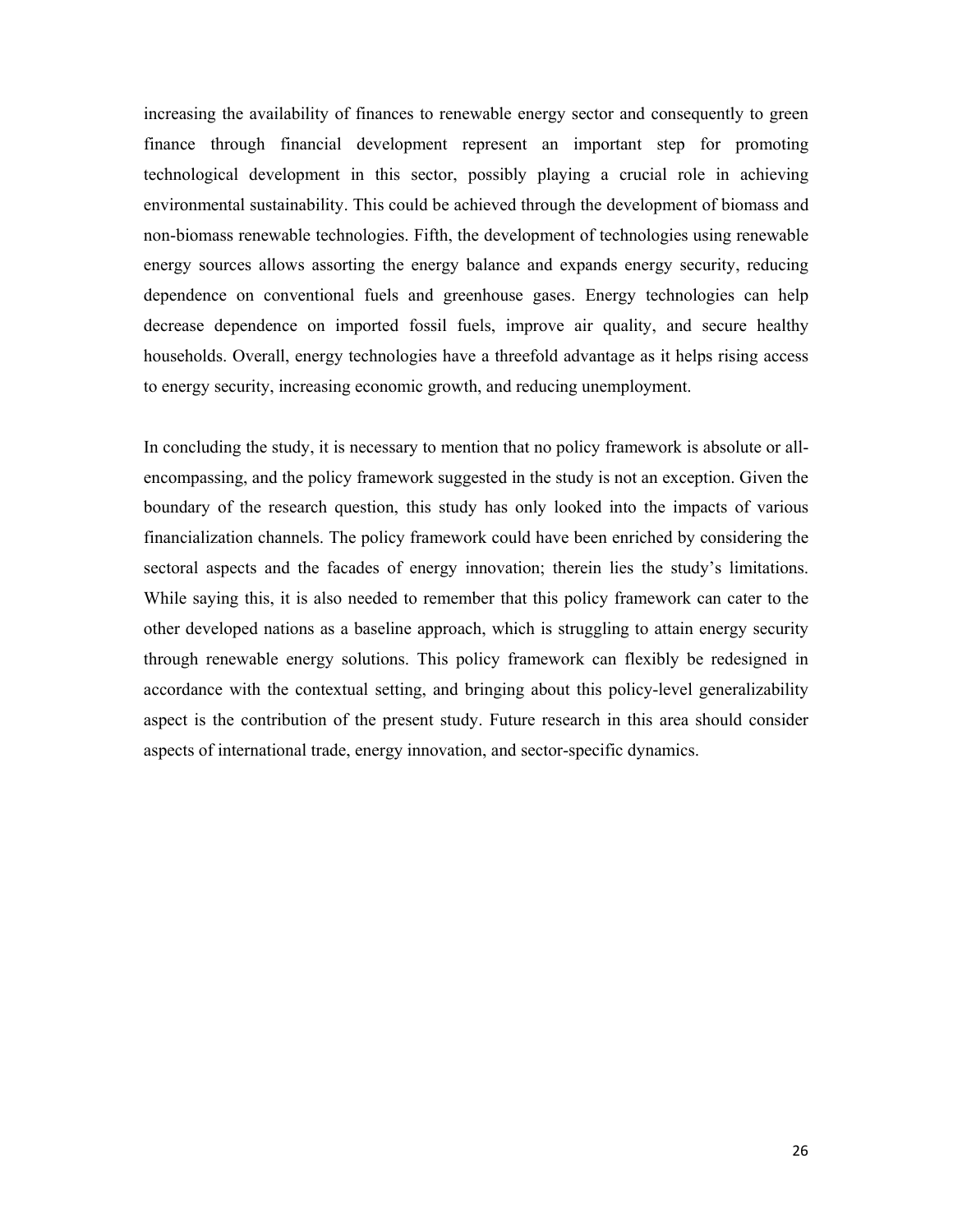#### **References**

- Anton, S.G., Nucu, A.E.A., 2020. The effect of financial development on renewable energy consumption: A panel data approach. Renewable Energy, 147, 330-338.
- Benkraiem, R., Lahiani, A., Miloudi, A., Shahbaz, M., 2019. The asymmetric role of shadow economy in the energy-growth nexus in Bolivia, Energy Policy, 125, 405-417.
- Best, R., 2017. Switching towards coal or renewable energy? The effects of financial capital on energy transitions. Energy Economics, 63, 75-83.
- Broock, W. A., Scheinkman, J. A., Dechert, D. W., LeBaron, B., 1996. A test for independence based on the correlation dimension, Econometric Reviews, 3, pp. 197- 235.
- Brown, K., Rasmussen, K., 2020. Why do the Sustainable Development Goals Matter in America?. United Nations Foundation.
- Burakov, D., Freidin, M., 2017. Financial development, economic growth and renewable energy consumption in Russia: a vector error correction approach. International Journal of Energy Economics Policy, 7(6), 39-47.
- Chang, S.C., 2015. Effects of financial developments and income on energy consumption, International Review of Economics & Finance, 35, 28-44.
- Charfeddine, L., and Khediri, K. B. (2016). Financial development and environmental quality in UAE: Cointegration with structural breaks. *Renewable and Sustainable Energy Reviews*, *55*, 1322-1335.
- Chiu, Y-B., Lee, C-C., 2020. Effects of financial development on energy consumption: The role of country risks, Energy Economics, 90, 104833.
- Canh, N.P., Thanh, S.D., Nasir, M.A., 2020. Nexus between financial development & energy intensity: Two sides of a coin? Journal of Environmental Management, 270, 110902.
- Çoban, S., Topcu, M., 2013. The nexus between financial development and energy consumption in the EU: a dynamic panel data analysis, Energy Economics, 39, 81-88.
- Connecticut Green Bank, 2016. Accelerating the growth of green energy: 2015 Annual Report.
- Destek, M.A., 2018. Financial development and energy consumption nexus in emerging economies. Energy Sources, Part B: Economics, Planning, and Policy, 13(1), 76-81.
- Energy Information Administration (EIA), 2020. Use of energy explained: Energy use in industry. Available at: https://www.eia.gov/energyexplained/use-of-energy/industry.php
- Engle, R. F., Granger, C. W. J., Co-integration and error correction : Representation, estimation and testing, Econometrica, 55, 251-276.
- Granger, C. W. J., Yoon, G., 2002. Hidden cointegration, Royal Economic Society Annual Conference N. 92.
- Greene, W. H. 2008. Econometric Analysis, 6th Edition, Upper Saddle Rive, NJ: Prentice-Hall
- Islam, F., Shahbaz, M., Ahmed, A.U., Alam, M.M., 2013. Financial development and energy consumption nexus in Malaysia: a multivariate time series analysis. Economic Modelling, 30, 435-441.
- Jalil, A., Feridun, M., 2011. The impact of growth, energy and financial development on the environment in China: a cointegration analysis, Energy Economics, 33, 284-291.
- Kahouli, B., 2017. The short and long run causality relationship among economic growth, energy consumption and financial development: Evidence from South Mediterranean countries (SMCs), Energy Economics, 68, 19-30.
- Kutan, A.M., Paramati, S.R., Ummalla, M., Zakari, A., 2018. Financing renewable energy projects in major emerging market economies: Evidence in the perspective of sustainable economic development. Emerging Markets Finance and Trade, 54(8), 1761- 1777.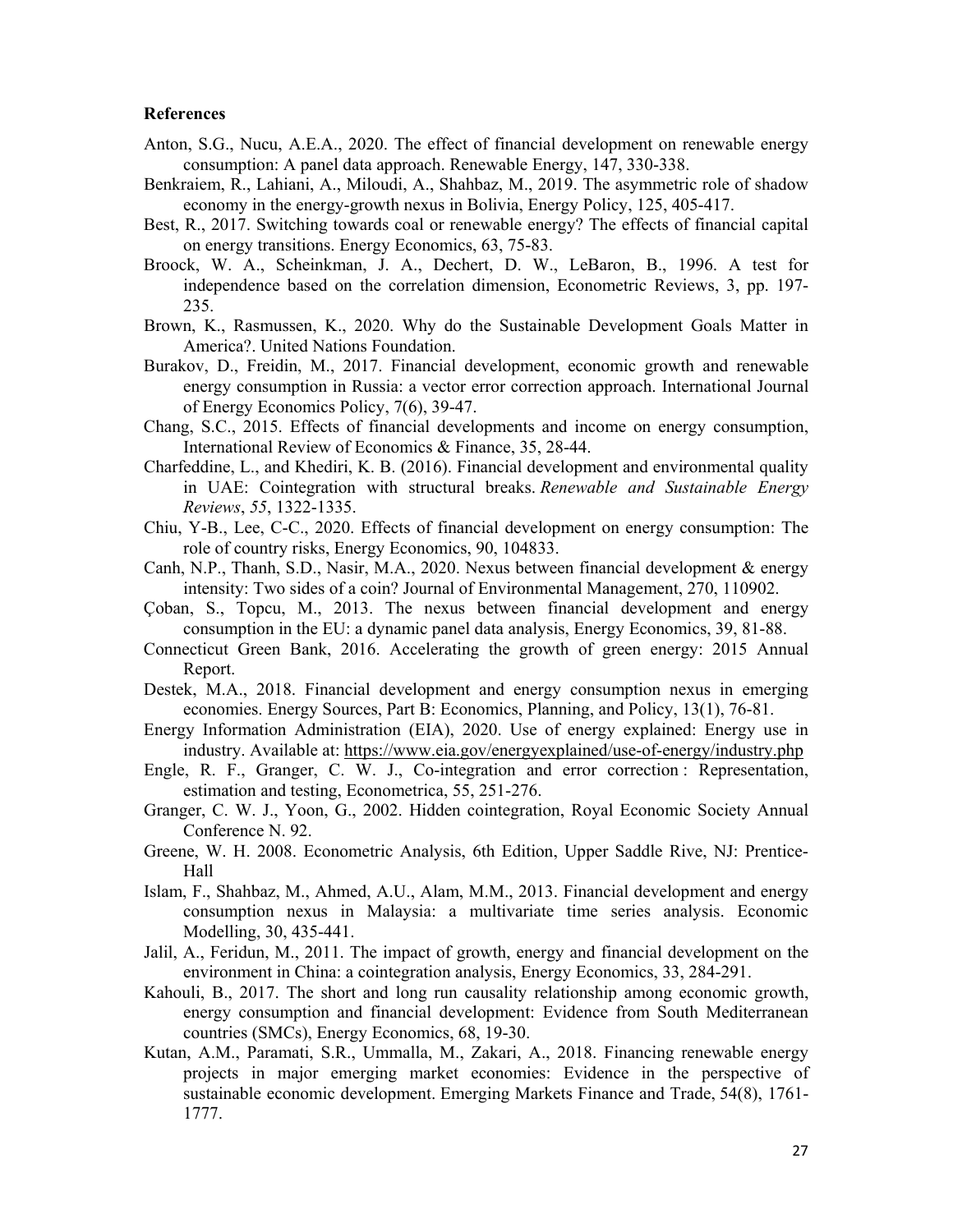- Lahiani, A., Sinha, A., Shahbaz, M., 2017. Renewable Energy Consumption, Income, CO₂ Emissions, and Oil Prices in G7 Countries: The Importance of Asymmetries. The Journal of Energy and Development, 43(1/2), 157-191.
- Liu, H., Kim, H., Liang, S., Kwon, O. S., 2018. Export diversification and ecological footprint: A comparative study on EKC theory among Korea, Japan and China. Sustainability, 10, 1-12.
- Mahalick, MK., Mallick, H., 2014. Energy consumption, economic growth and financial development: Exploring the empirical linkages in India, Journal of Developing Areas, 48, 139-159.
- Mazzucato, M., Semieniuk, G., 2018. Financing renewable energy: Who is financing what and why it matters. Technological Forecasting and Social Change, 127, 8-22.
- Meadows, D., Meadows, D.L., Randers, J., Behrens-III, William, W., 1972. The Limits to Growth: a Report for the Club of Rome's Project on the Predicament of Mankind. Universe Books, New York.
- Mendelsohn, M., Feldman, D., 2013. Financing U.S. Renewable Energy Projects Through Public Capital Vehicles: Qualitative and Quantitative Benefits. National Renewable Energy Laboratory, U.S. Department of Energy.
- Menton, M., Larrea, C., Latorre, S., Martinez-Alier, J., Peck, M., Temper, L., Walter, M., 2020. Environmental justice and the SDGs: from synergies to gaps and contradictions. Sustainability Science, 15(6), 1621-1636.
- Mielnik, O., Goldemberg, J., 2002. Foreign direct investment and decoupling between energy and gross domestic product in developing countries. Energy Policy, 30(2), 87-89.
- Naeem, M. A., Farid, S., Balli, F., Shahzad, S. J. H., 2020. Can happiness predict future volatility in stock markets?. Research in International Business and Finance, 54, 101298.
- Nasir et al (2018), A Treatise on Oil Price Shocks and their Implications for the UK Financial Sector: Analysis Based on Time‐Varying Structural VAR Model. The Manchester School, 86: 586-621
- Nasir MA, Huynh, TL and Tram, HT (2019), Role of financial development, economic growth & foreign direct investment in driving climate change: A case of emerging ASEAN, Journal of environmental management 242, 131-141
- Ouyang, Y., Li, P., 2018. On the nexus of financial development, economic growth, and energy consumption in China: new perspective from a GMM panel VAR approach. Energy Economics, 71, 238-252.
- Nguyen, D.K, Huynh, T, Nasir, M.A., (2021), Carbon emissions determinants and forecasting: Evidence from G6 countries, Journal of Environmental Management 285, 111988
- Rafindadi, A., Ozturk, I., 2016. Effects of financial development, economic growth and trade on electricity consumption: Evidence from post-Fukushima Japan. Renewable and Sustainable Energy Review, 54, 1073-1084.
- Paramati, S. R., Ummalla, M., Apergis, N., 2016. The effect of foreign direct investment and stock market growth on clean energy use across a panel of emerging markets economies, Energy Economics, 56, 29-41.
- Parrish, K., 2021. Looking Back: How Lobbying Impacted U.S. Climate Legislation. Energy Institute, University of Michigan. Available at: https://energy.umich.edu/newsevents/energy-economics-weekly-briefings/story/looking-back-how-lobbying-impactedu-s-climate-legislation/
- Pham et al (2020), Environmental consequences of population, affluence and technological progress for European countries: A Malthusian view, Journal of environmental management 260, 110143.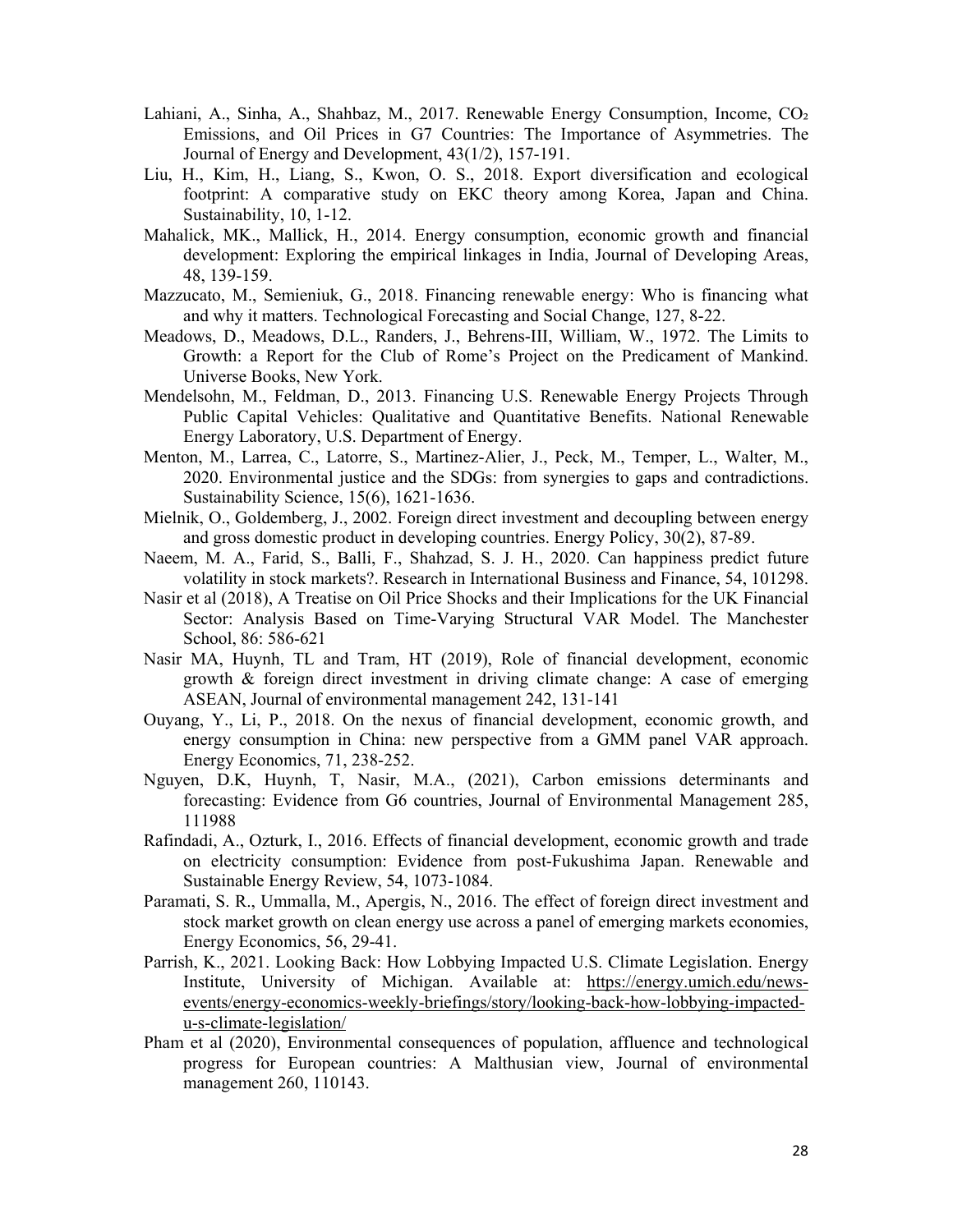- Perron, P. (1989). The Great Crash, the Oil Price Shock and the Unit Root Hypothesis, Econometrica, 57, 151-160.
- Rashid, A., Yousaf, N., 2015. Linkage of financial development with electricity growth, nexus of India and Pakistan, EuroEconomica, 34, 151-160.
- Rathi, A., Hodges, J., 2020. Even Under Trump, U.S. Renewable Investment Hit a Record in 2019. Bloomberg Green. Available at: https://www.bloomberg.com/news/articles/2020- 01-16/even-under-trump-u-s-renewable-investment-hits-a-record
- Sadorsky, P., 2010. The impact of financial development on energy consumption in emerging economies, Energy Policy, 38, 2528-2535.
- Sadorsky, P., 2011. Financial development and energy consumption in Central and Eastern European frontier economies, Energy Policy, 39(2), 999-1006.
- Sanso, A., Arago, V., Carrion, J. L., 2004. Testing for changes in the unconditional variance of financial time series, Revista de Economia Financiera, 4, pp. 32-53.
- Shahbaz, M., Ahmad, N., Wahid, N. M. A., 2010, Savings-investment correlation and capital outflow: The case of Pakistan, Transition Studies Review, 17, 80-97.
- Shahbaz, M., Lean, H. H., 2012. Does financial development increase energy consumption? The role of industrialization and urbanization in Tunisia, Energy Policy, 40, 473-479.
- Shahbaz, M., Khan, S., Tahir, M. I., 2013. The dynamic links between energy consumption, economic growth, financial development and trade in China: Fresh evidence from multivariate framework analysis, Energy Economics, 40, 8-21.
- Shahbaz, M., Van Hoang, T.H., Mahalik, M.K., Roubaud, D., 2017. Energy consumption, financial development and economic growth in India: new evidence from a nonlinear and asymmetric analysis, Energy Economics, 63, 199-212.
- Shahbaz, M., Sharma, R., Sinha, A., Jiao, Z., 2021. Analyzing nonlinear impact of economic growth drivers on CO2 emissions: Designing an SDG framework for India. Energy Policy, 148, 111965.
- Shahzad, S. J. H., Raza, N., Balcilar, M., Ali, S., Shahbaz, M., 2017. Can economic policy uncertainty and investors sentiment predict commodities returns and volatility?, Resources Policy, 53, pp. 208-2018.
- Shahbaz, M., Nasir, M, Roubaud, D (2018), Environmental degradation in France: the effects of FDI, financial development, and energy innovations, Energy Economics 74, 843-857
- Shahbaz, M., Nasir M.A., Hille, E., Mahalik, M.K. (2020), UK's net-zero carbon emissions target: Investigating the potential role of economic growth, financial development, and R&D expenditures based on historical data (1870-2017), Technological Forecasting and Social Change 161, 120255
- Sustainable Development Solutions Network (SDSN), 2018. Sustainable Development Report of the United States 2018.
- Tamazian, A., Chousa, J. P., Vadlamannati, C., 2009. Does higher economic and financial development lead to environmental degradation? Evidence from BRIC countries, Energy Policy, 37, 246-253.
- Tang, C.F., Tan, B.W., 2014. The linkages among energy consumption, economic growth, relative price, foreign direct investment, and financial development in Malaysia. Quality & Quantity, 48(2), 781-797.

Topcu, M., Payne, J. E., 2017. The financial development–energy consumption nexus revisited, Energy Sources, Part B: Economics, Planning, and Policy, 12:9, 822-830, DOI: 10.1080/15567249.2017.1300959.

Troster, V., Shahbaz, M., Uddin, G.S., 2018. Renewable energy, oil prices, and economic activity: A Granger-causality in quantiles analysis. Energy Economics, 70, 440-452.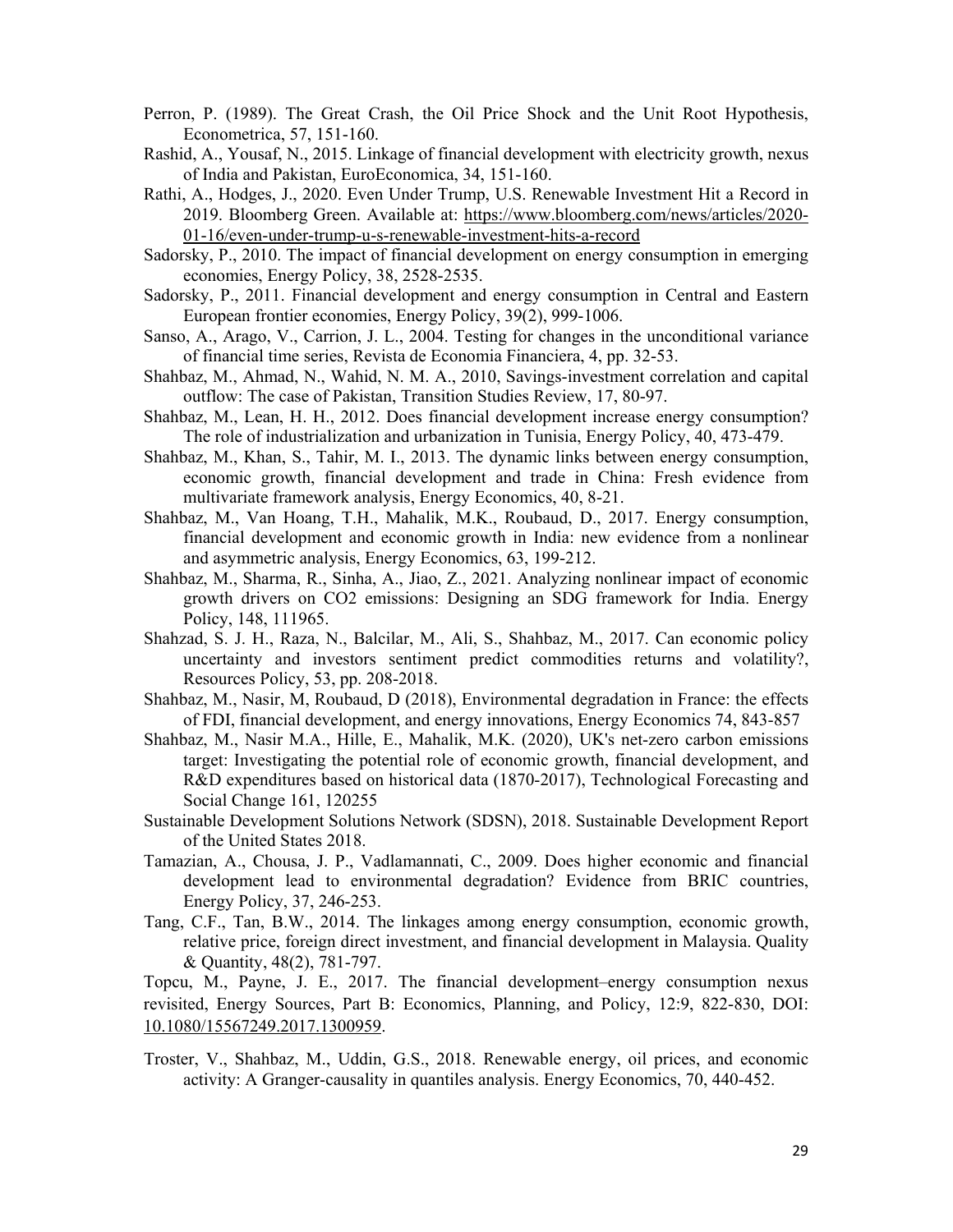- United Nations Development Programme (UNDP), 2020. Mapping the Oil and Gas industry to the Sustainable Development Goals: An Atlas.
- Xu, S.J., 2012. The impact of financial development on energy consumption in China: based on SYS-GMM estimation. In Advanced Materials Research, 524, pp. 2977-2981. Trans Tech Publications Ltd.
- World Bank, 2020. World Development Indicators. Available at: https://data.worldbank.org/indicator
- Wu, L., Broadstock, D.C., 2015. Does economic, financial and institutional development matter for renewable energy consumption? Evidence from emerging economies. International Journal of Economic Policy in Emerging Economies, 8(1), 20- 39.
- Zafar, M.W., Zaidi, S.A.H., Sinha, A., Gedikli, A., Hou, F., 2019. The role of stock market and banking sector development, and renewable energy consumption in carbon emissions: Insights from G-7 and N-11 countries. Resources Policy, 62, 427-436.

# **Appendix**

# **Table-A1: Literature Review on the Relationship between Financial Development and Renewable Energy Consumption**

| Author                | Methodology                   | Sample           | Findings                                        |
|-----------------------|-------------------------------|------------------|-------------------------------------------------|
| Wu and Broadstock     | Dynamic<br>panel<br>model     | emerging<br>22   | consumption is<br>renewable<br>energy           |
| (2015)                | techniques<br>estimation      | markets          | positively and significantly determined         |
|                       | (GMM)                         | countries from   | financial<br>development<br>by<br>and           |
|                       |                               | 1990 to 2010     | institutional quality                           |
| Best (2017)           | Cross-section<br>analysis     | 137<br>countries | financial capital supports transition to        |
|                       | (OLS), static panel model     | for the period   | more capital-intensive energy types             |
|                       | estimation<br>techniques      | of 1998-2013     | for<br>high-income<br>and<br>countries,         |
|                       | (FE)                          |                  | financial capital is a catalyst for             |
|                       |                               |                  | transitions from fossil fuels to modern         |
|                       |                               |                  | renewable energy sources, especially            |
|                       |                               |                  | wind                                            |
| Kutan et al. (2018)   | <b>FMOLS</b><br>Group-Mean    | Brazil, China,   | <b>FDI</b><br>inflows<br>stock<br>and<br>market |
|                       | panel<br>data<br>model        | India,<br>and    | development contribute importantly in           |
|                       | estimation<br>Panel<br>and    | Africa<br>South  | renewable energy consumption                    |
|                       | causality test                | from 1990 to     |                                                 |
|                       |                               | 2012             |                                                 |
| <b>Burakov</b><br>and | correction<br>Vector<br>error | Russia<br>from   | Absence of causality running from               |
| Freidin (2017)        | model<br>and<br>Granger       | 1990 to 2014     | financial development to renewable              |
|                       | causality test                |                  | energy consumption                              |
| Nucu<br>Anton<br>and  | Panel fixed effects model     | 28 countries in  | Different<br>dimensions<br>financial<br>of      |
| (2020)                | estimation                    | the<br>European  | development (banking sector, bond               |